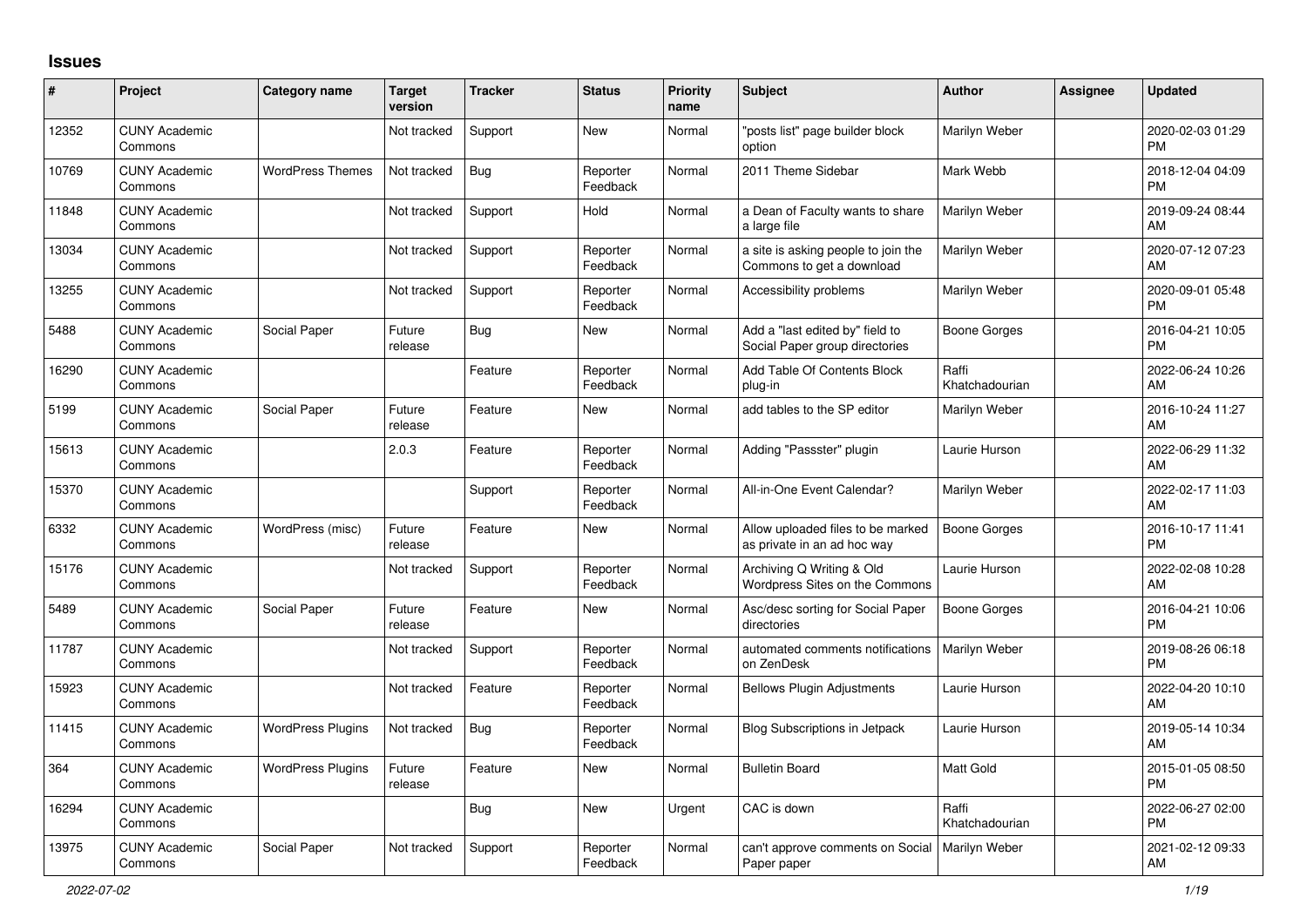| #     | Project                         | Category name              | <b>Target</b><br>version | <b>Tracker</b> | <b>Status</b>        | <b>Priority</b><br>name | <b>Subject</b>                                                           | <b>Author</b>           | <b>Assignee</b> | <b>Updated</b>                |
|-------|---------------------------------|----------------------------|--------------------------|----------------|----------------------|-------------------------|--------------------------------------------------------------------------|-------------------------|-----------------|-------------------------------|
| 6755  | <b>CUNY Academic</b><br>Commons | WordPress (misc)           | Future<br>release        | Bug            | <b>New</b>           | Normal                  | Cannot Deactivate Plugin                                                 | Laura Kane              |                 | 2016-11-16 01:12<br><b>PM</b> |
| 5992  | <b>CUNY Academic</b><br>Commons | <b>Email Notifications</b> | Future<br>release        | Feature        | <b>New</b>           | Normal                  | Changing the From line of<br>autogenerated blog emails                   | Marilyn Weber           |                 | 2018-09-27 05:19<br><b>PM</b> |
| 10657 | <b>CUNY Academic</b><br>Commons |                            | Not tracked              | Support        | Reporter<br>Feedback | Normal                  | child theme problems                                                     | Marilyn Weber           |                 | 2018-11-08 01:19<br><b>PM</b> |
| 10982 | <b>CUNY Academic</b><br>Commons | Domain Mapping             | Not tracked              | Support        | Reporter<br>Feedback | Normal                  | <b>CNAME</b> question                                                    | scott voth              |                 | 2019-01-22 04:29<br><b>PM</b> |
| 11519 | <b>CUNY Academic</b><br>Commons |                            | Not tracked              | Support        | Assigned             | Normal                  | comment option not appearing                                             | Marilyn Weber           |                 | 2019-09-24 10:28<br>AM        |
| 12573 | <b>CUNY Academic</b><br>Commons | <b>WordPress Plugins</b>   | Future<br>release        | <b>Bug</b>     | <b>New</b>           | Normal                  | <b>CommentPress Core Issues</b>                                          | scott voth              |                 | 2020-03-24 04:32<br><b>PM</b> |
| 14936 | <b>CUNY Academic</b><br>Commons |                            |                          | Bug            | <b>New</b>           | Normal                  | Commons websites blocked by<br>SPS campus network                        | Laurie Hurson           |                 | 2021-11-03 03:57<br><b>PM</b> |
| 11509 | <b>CUNY Academic</b><br>Commons |                            | Not tracked              | Support        | Reporter<br>Feedback | Normal                  | deleted Page causing a Menu<br>problem?                                  | Marilyn Weber           |                 | 2019-06-04 09:54<br>AM        |
| 15260 | <b>CUNY Academic</b><br>Commons |                            |                          | Support        | Reporter<br>Feedback | Normal                  | Diacritical markings   European<br><b>Stages</b>                         | Marilyn Weber           |                 | 2022-02-04 08:16<br>AM        |
| 14940 | <b>CUNY Academic</b><br>Commons |                            |                          | <b>Bug</b>     | <b>New</b>           | Normal                  | Discrepancy between Commons<br>profile "sites" and actual # of sites     | Laurie Hurson           |                 | 2021-11-08 11:09<br>AM        |
| 12198 | <b>CUNY Academic</b><br>Commons |                            | Not tracked              | Bug            | Reporter<br>Feedback | Normal                  | Duplicate listing in My Sites                                            | Tom Harbison            |                 | 2019-12-09 05:50<br><b>PM</b> |
| 11860 | <b>CUNY Academic</b><br>Commons | Registration               | Future<br>release        | Feature        | <b>New</b>           | Normal                  | <b>Ensure Students Are Aware They</b><br>Can Use Aliases At Registration | scott voth              |                 | 2019-09-24 08:46<br>AM        |
| 15655 | <b>CUNY Academic</b><br>Commons |                            | 2.0.3                    | Support        | Reporter<br>Feedback | Normal                  | Event Aggregator plugin?                                                 | Marilyn Weber           |                 | 2022-06-29 11:32<br>AM        |
| 15565 | <b>CUNY Academic</b><br>Commons |                            |                          | Support        | New                  | Normal                  | Events - send updates to an email<br>listserv                            | Marilyn Weber           |                 | 2022-03-10 01:06<br><b>PM</b> |
| 11120 | <b>CUNY Academic</b><br>Commons | <b>WordPress Plugins</b>   | Not tracked              | Bug            | Reporter<br>Feedback | Normal                  | Events Manager Events Not<br>Showing Up                                  | Mark Webb               |                 | 2019-02-27 04:10<br><b>PM</b> |
| 14398 | <b>CUNY Academic</b><br>Commons |                            | Not tracked              | Support        | Reporter<br>Feedback | Normal                  | Events plug-in notification problem                                      | Marilyn Weber           |                 | 2021-05-11 11:21<br>AM        |
| 13650 | <b>CUNY Academic</b><br>Commons | Group Library              | Future<br>release        | Feature        | New                  | Normal                  | Forum Attachments in Group<br>Library                                    | Laurie Hurson           |                 | 2021-11-19 12:30<br><b>PM</b> |
| 11131 | <b>CUNY Academic</b><br>Commons |                            | Future<br>release        | Feature        | Reporter<br>Feedback | Normal                  | Image Annotation Plugins                                                 | Laurie Hurson           |                 | 2019-02-26 11:33<br>AM        |
| 14792 | <b>CUNY Academic</b><br>Commons |                            |                          | <b>Bug</b>     | <b>New</b>           | Normal                  | Inconsistent email notifications<br>from gravity forms                   | Raffi<br>Khatchadourian |                 | 2021-10-04 01:50<br>PM        |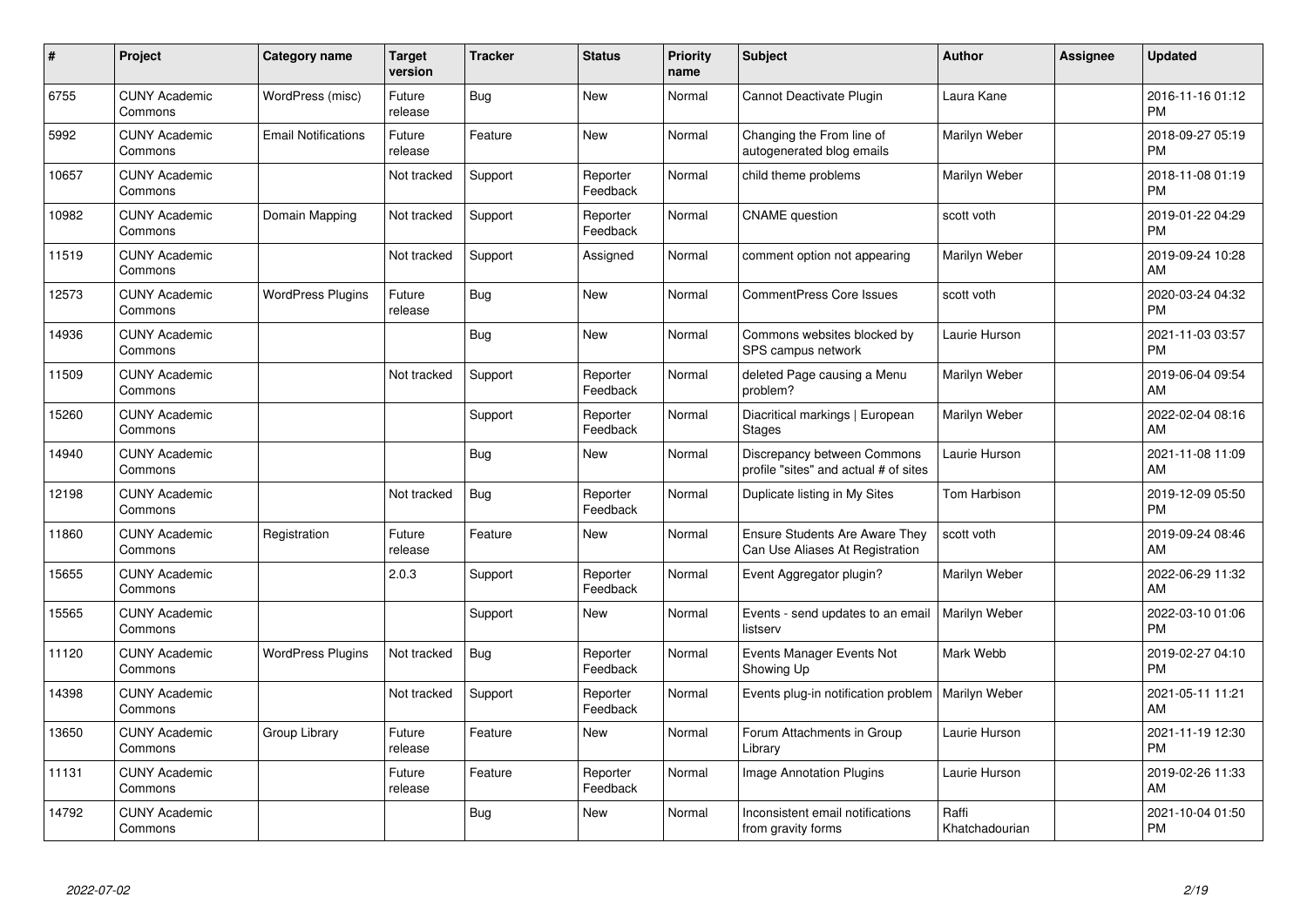| #     | Project                         | <b>Category name</b>     | <b>Target</b><br>version | <b>Tracker</b> | <b>Status</b>        | <b>Priority</b><br>name | <b>Subject</b>                                                    | <b>Author</b>           | <b>Assignee</b> | <b>Updated</b>                |
|-------|---------------------------------|--------------------------|--------------------------|----------------|----------------------|-------------------------|-------------------------------------------------------------------|-------------------------|-----------------|-------------------------------|
| 16314 | <b>CUNY Academic</b><br>Commons | <b>WordPress Plugins</b> |                          | Feature        | <b>New</b>           | Normal                  | Install Multicollab plug-in?                                      | Raffi<br>Khatchadourian |                 | 2022-06-29 03:44<br><b>PM</b> |
| 11556 | <b>CUNY Academic</b><br>Commons | Courses                  | Not tracked              | <b>Bug</b>     | Reporter<br>Feedback | Normal                  | Instructor name given in course<br>listing                        | Tom Harbison            |                 | 2019-06-25 04:12<br><b>PM</b> |
| 13048 | <b>CUNY Academic</b><br>Commons | Shortcodes and<br>embeds | Future<br>release        | Feature        | <b>New</b>           | Normal                  | Jupyter Notebooks support                                         | Boone Gorges            |                 | 2020-07-14 11:46<br>AM        |
| 15757 | <b>CUNY Academic</b><br>Commons |                          |                          | Bug            | <b>New</b>           | Normal                  | Members # do not match                                            | Laurie Hurson           |                 | 2022-03-30 04:52<br><b>PM</b> |
| 11392 | <b>CUNY Academic</b><br>Commons |                          | Future<br>release        | <b>Bug</b>     | <b>New</b>           | Normal                  | Migrate users away from<br><b>StatPress</b>                       | Boone Gorges            |                 | 2019-04-23 03:53<br><b>PM</b> |
| 16255 | <b>CUNY Academic</b><br>Commons | WordPress (misc)         |                          | Bug            | <b>New</b>           | Normal                  | Need to define 'MULTISITE'<br>constant in wp-config.php           | Raymond Hoh             |                 | 2022-06-19 09:31<br><b>AM</b> |
| 15169 | <b>CUNY Academic</b><br>Commons |                          | 2.0.3                    | Support        | Reporter<br>Feedback | Normal                  | new Prelude website zipfiles for<br>custom theme and other files. | Marilyn Weber           |                 | 2022-06-29 11:32<br>AM        |
| 12436 | <b>CUNY Academic</b><br>Commons |                          | Not tracked              | <b>Bug</b>     | Assigned             | Normal                  | Nightly system downtime                                           | Boone Gorges            |                 | 2020-08-01 09:30<br>AM        |
| 15045 | <b>CUNY Academic</b><br>Commons |                          |                          | Support        | New                  | Normal                  | no result for KCeL in the search<br>box on the commons            | Marilyn Weber           |                 | 2021-12-10 11:29<br>AM        |
| 14074 | <b>CUNY Academic</b><br>Commons | WordPress (misc)         | Not tracked              | Support        | Reporter<br>Feedback | Normal                  | page password protection problem                                  | Marilyn Weber           |                 | 2021-03-02 11:03<br>AM        |
| 11788 | <b>CUNY Academic</b><br>Commons | <b>WordPress Plugins</b> | Future<br>release        | Support        | Reporter<br>Feedback | Normal                  | Plugin Request - Browse Aloud                                     | scott voth              |                 | 2019-09-24 08:42<br>AM        |
| 14629 | <b>CUNY Academic</b><br>Commons |                          | Not tracked              | Bug            | Reporter<br>Feedback | Normal                  | Possible Post Order Bug?                                          | <b>Syelle Graves</b>    |                 | 2021-09-14 10:47<br>AM        |
| 11771 | <b>CUNY Academic</b><br>Commons |                          | Not tracked              | Support        | Reporter<br>Feedback | Normal                  | post displays in sections                                         | Marilyn Weber           |                 | 2019-08-20 10:34<br>AM        |
| 13912 | <b>CUNY Academic</b><br>Commons |                          | Not tracked              | Feature        | Hold                 | Low                     | posting "missed schedule"                                         | Marilyn Weber           |                 | 2021-02-23 10:46<br><b>AM</b> |
| 14900 | <b>CUNY Academic</b><br>Commons |                          | Not tracked              | Support        | Reporter<br>Feedback | Normal                  | previous theme?                                                   | Marilyn Weber           |                 | 2021-10-25 10:31<br><b>AM</b> |
| 15685 | <b>CUNY Academic</b><br>Commons |                          |                          | Support        | New                  | High                    | problem with chrome?                                              | Marilyn Weber           |                 | 2022-04-25 03:40<br><b>PM</b> |
| 14842 | <b>CUNY Academic</b><br>Commons |                          | Not tracked              | Support        | Reporter<br>Feedback | Normal                  | Question about widgets and block<br>editor                        | Gina Cherry             |                 | 2021-10-06 03:01<br><b>PM</b> |
| 10380 | <b>CUNY Academic</b><br>Commons | WordPress (misc)         | Future<br>release        | Feature        | In Progress          | Normal                  | Remove blacklisted plugins                                        | Boone Gorges            |                 | 2022-04-26 12:00<br><b>PM</b> |
| 16099 | <b>CUNY Academic</b><br>Commons |                          |                          | Support        | Reporter<br>Feedback | Normal                  | request for Newsletter Glue                                       | Marilyn Weber           |                 | 2022-05-13 12:14<br>PM        |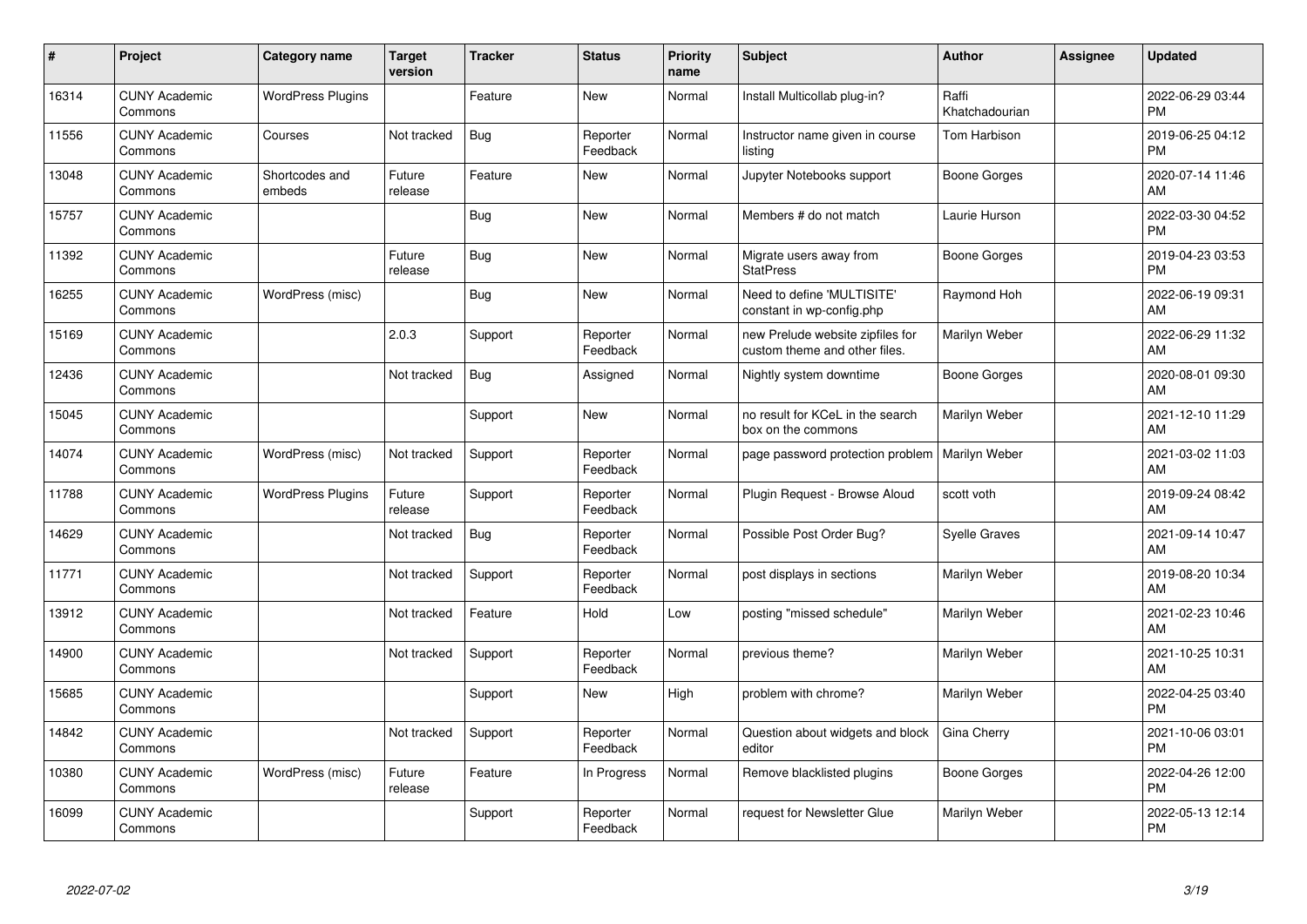| #     | Project                         | <b>Category name</b>     | <b>Target</b><br>version | <b>Tracker</b> | <b>Status</b>        | <b>Priority</b><br>name | Subject                                                                                                      | <b>Author</b>           | <b>Assignee</b>   | <b>Updated</b>                |
|-------|---------------------------------|--------------------------|--------------------------|----------------|----------------------|-------------------------|--------------------------------------------------------------------------------------------------------------|-------------------------|-------------------|-------------------------------|
| 6356  | <b>CUNY Academic</b><br>Commons | <b>WordPress Plugins</b> | Future<br>release        | <b>Bug</b>     | Reporter<br>Feedback | Low                     | Should Subscribe2 be<br>deprecated?                                                                          | Luke Waltzer            |                   | 2017-03-20 12:20<br><b>PM</b> |
| 11077 | <b>CUNY Academic</b><br>Commons | Events                   | Not tracked              | Feature        | Reporter<br>Feedback | Normal                  | Show event category description<br>in event list view                                                        | Raffi<br>Khatchadourian |                   | 2019-02-12 10:38<br><b>PM</b> |
| 12328 | <b>CUNY Academic</b><br>Commons |                          | Not tracked              | Support        | New                  | Normal                  | Sign up Code for Non-CUNY<br>Faculty                                                                         | Laurie Hurson           |                   | 2020-01-28 10:25<br>AM        |
| 12360 | <b>CUNY Academic</b><br>Commons | <b>WordPress Themes</b>  | Not tracked              | <b>Bug</b>     | Reporter<br>Feedback | Normal                  | site just says "DANTE We are<br>currently in maintenance mode,<br>please check back shortly."                | Marilyn Weber           |                   | 2020-02-04 12:13<br><b>PM</b> |
| 15816 | <b>CUNY Academic</b><br>Commons |                          | Not tracked              | Support        | <b>New</b>           | Normal                  | slow loading at SPS                                                                                          | Marilyn Weber           |                   | 2022-04-05 01:26<br><b>PM</b> |
| 5205  | <b>CUNY Academic</b><br>Commons | Social Paper             | Future<br>release        | Feature        | <b>New</b>           | Normal                  | Social Paper folders                                                                                         | Marilyn Weber           |                   | 2016-02-11 10:24<br><b>PM</b> |
| 11024 | <b>CUNY Academic</b><br>Commons | WordPress (misc)         | Future<br>release        | <b>Bug</b>     | <b>New</b>           | Normal                  | Subsites should not show "you<br>should update your .htaccess<br>now" notice after permalink setting<br>save | <b>Boone Gorges</b>     |                   | 2019-01-28 01:35<br><b>PM</b> |
| 9720  | <b>CUNY Academic</b><br>Commons | Authentication           | Future<br>release        | Feature        | <b>New</b>           | Normal                  | The Commons should be an<br>oAuth provider                                                                   | <b>Boone Gorges</b>     |                   | 2019-03-01 02:04<br><b>PM</b> |
| 11843 | <b>CUNY Academic</b><br>Commons | WordPress (misc)         | Future<br>release        | Design/UX      | New                  | Normal                  | Tweaking the Gutenberg Editor<br>Interface                                                                   | Laurie Hurson           |                   | 2022-04-26 12:00<br><b>PM</b> |
| 14911 | <b>CUNY Academic</b><br>Commons | <b>WordPress Themes</b>  | Not tracked              | Support        | <b>New</b>           | Normal                  | Twentytwentyone theme                                                                                        | Marilyn Weber           |                   | 2021-10-28 10:37<br>AM        |
| 16318 | <b>CUNY Academic</b><br>Commons |                          |                          | <b>Bug</b>     | <b>New</b>           | Normal                  | Unable to Access block editor or<br>embed YouTube videos in new<br>pages, in one site only                   | <b>Syelle Graves</b>    |                   | 2022-07-01 06:53<br><b>PM</b> |
| 12350 | <b>CUNY Academic</b><br>Commons | Blogs (BuddyPress)       | Not tracked              | Support        | Reporter<br>Feedback | Normal                  | URL creation problem                                                                                         | Marilyn Weber           |                   | 2020-02-03 11:27<br>AM        |
| 14784 | <b>CUNY Academic</b><br>Commons |                          |                          | Support        | Reporter<br>Feedback | Normal                  | User report of logo problem when<br>using Customizer theme                                                   | Marilyn Weber           |                   | 2021-09-17 10:25<br>AM        |
| 10273 | <b>CUNY Academic</b><br>Commons | Registration             | Not tracked              | Support        | Reporter<br>Feedback | Normal                  | users combining CF and campus<br>address                                                                     | Marilyn Weber           |                   | 2019-09-18 10:58<br>AM        |
| 14538 | <b>CUNY Academic</b><br>Commons |                          | Not tracked              | Support        | Reporter<br>Feedback | Normal                  | Weebly To Commons                                                                                            | Laurie Hurson           |                   | 2021-09-14 10:47<br>AM        |
| 2577  | <b>NYCDH Community</b><br>Site  |                          |                          | Feature        | Assigned             | Low                     | Investigate Potential to Add Links<br>to the Forum                                                           | <b>Mark Newton</b>      | Alex Gil          | 2013-05-16 09:40<br><b>PM</b> |
| 2576  | <b>NYCDH Community</b><br>Site  |                          |                          | <b>Bug</b>     | Hold                 | Low                     | Test Next Button in Javascript<br><b>Tutorial Under Activities</b>                                           | Mark Newton             | Alex Gil          | 2013-05-18 02:55<br><b>PM</b> |
| 11968 | JustPublics@365<br>MediaCamp    |                          |                          | Feature        | New                  | Normal                  | Nanoscience Retractable Display<br>Unit                                                                      | Donald Cherry           | Bonnie<br>Eissner | 2021-02-19 08:50<br>AM        |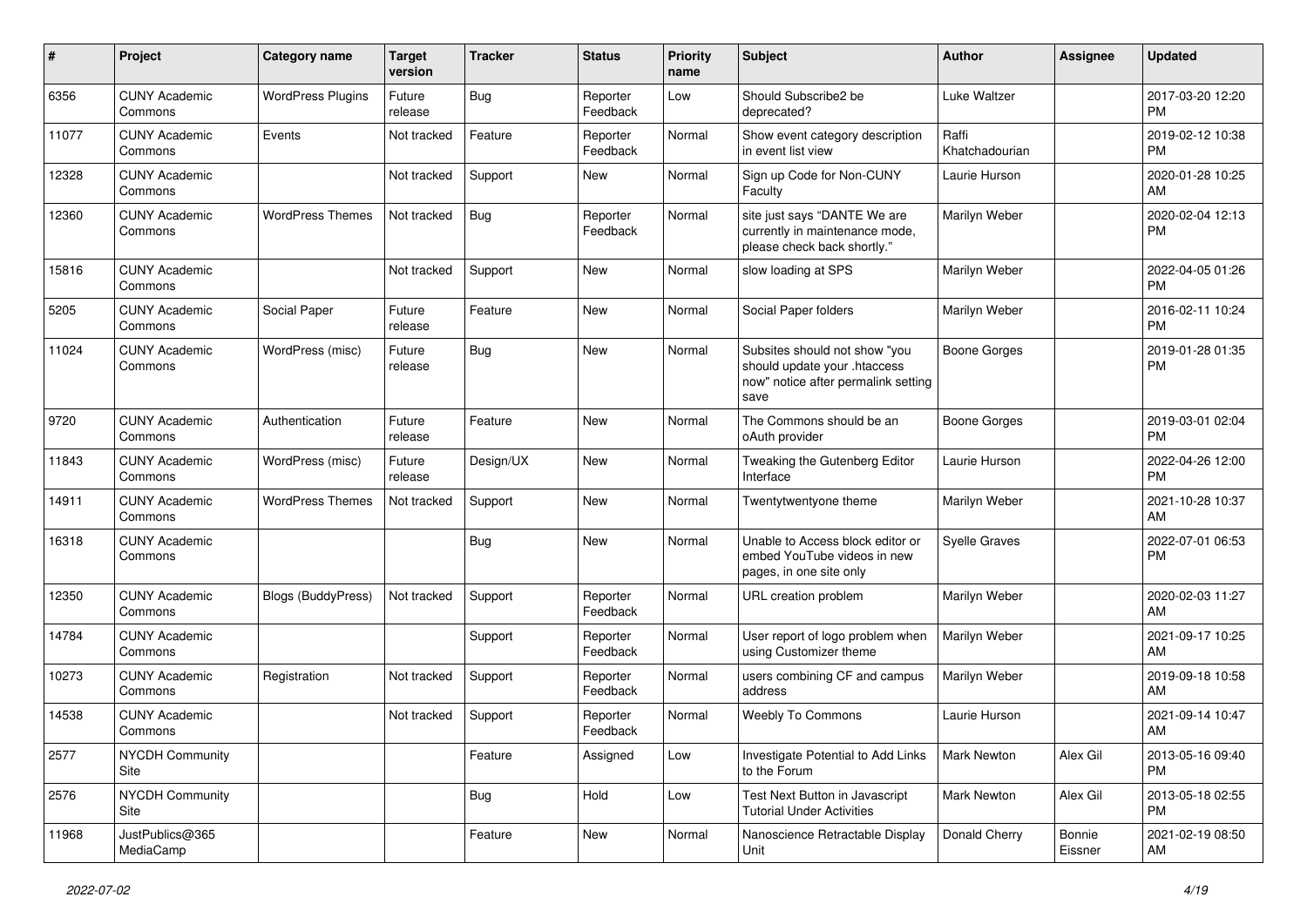| $\#$  | Project                         | <b>Category name</b>     | <b>Target</b><br>version | <b>Tracker</b> | <b>Status</b>        | Priority<br>name | Subject                                                                                         | Author                  | <b>Assignee</b> | <b>Updated</b>                |
|-------|---------------------------------|--------------------------|--------------------------|----------------|----------------------|------------------|-------------------------------------------------------------------------------------------------|-------------------------|-----------------|-------------------------------|
| 5182  | <b>CUNY Academic</b><br>Commons | Social Paper             | Future<br>release        | Design/UX      | <b>New</b>           | Normal           | "Publishing" a private paper on<br>social paper?                                                | Raffi<br>Khatchadourian | Boone<br>Gorges | 2016-10-13 04:12<br><b>PM</b> |
| 9895  | <b>CUNY Academic</b><br>Commons | Onboarding               | Future<br>release        | Feature        | Assigned             | Normal           | Add "Accept Invitation"<br>link/button/function to Group<br>and/or Site invitation emails?      | Luke Waltzer            | Boone<br>Gorges | 2018-06-07 12:42<br><b>PM</b> |
| 10226 | <b>CUNY Academic</b><br>Commons | Courses                  | Future<br>release        | Feature        | New                  | Normal           | Add "My Courses" to drop down<br>list                                                           | scott voth              | Boone<br>Gorges | 2021-11-19 12:42<br><b>PM</b> |
| 16307 | <b>CUNY Academic</b><br>Commons |                          |                          | Bug            | <b>New</b>           | Normal           | Add brief messaging to<br>accept/decline group membership<br>requests                           | Matt Gold               | Boone<br>Gorges | 2022-06-27 06:13<br><b>PM</b> |
| 11945 | <b>CUNY Academic</b><br>Commons | Reckoning                | Future<br>release        | Feature        | Reporter<br>Feedback | Normal           | Add Comments bubble to<br>Reckoning views                                                       | <b>Boone Gorges</b>     | Boone<br>Gorges | 2019-11-12 05:14<br><b>PM</b> |
| 3220  | <b>CUNY Academic</b><br>Commons | <b>Public Portfolio</b>  | Future<br>release        | Feature        | Assigned             | Normal           | Add indent/outdent option to<br>Formatting Buttons on Profile<br>Page                           | <b>Matt Gold</b>        | Boone<br>Gorges | 2014-05-21 10:39<br><b>PM</b> |
| 8675  | <b>CUNY Academic</b><br>Commons | User Onboarding          | Future<br>release        | Bug            | Reporter<br>Feedback | Low              | Add new User search screen calls<br>for the input of email address but<br>doesn't work with one | Paul Hebert             | Boone<br>Gorges | 2017-10-11 11:17<br>AM        |
| 2223  | <b>CUNY Academic</b><br>Commons | <b>WordPress Plugins</b> | Future<br>release        | Feature        | Assigned             | Low              | Add Participad to the CUNY<br>Academic Commons                                                  | <b>Matt Gold</b>        | Boone<br>Gorges | 2014-09-17 10:03<br><b>PM</b> |
| 554   | <b>CUNY Academic</b><br>Commons | <b>BuddyPress</b> (misc) | Future<br>release        | Feature        | Assigned             | Normal           | Add Trackback notifications to<br>site-wide activity feed                                       | <b>Matt Gold</b>        | Boone<br>Gorges | 2015-11-09 06:19<br><b>PM</b> |
| 14504 | <b>CUNY Academic</b><br>Commons |                          | Not tracked              | Publicity      | Reporter<br>Feedback | Normal           | Adding showcases to home page<br>menu                                                           | Laurie Hurson           | Boone<br>Gorges | 2022-01-19 03:26<br><b>PM</b> |
| 1167  | <b>CUNY Academic</b><br>Commons | <b>Email Invitations</b> | Future<br>release        | Feature        | <b>New</b>           | Low              | Allow email invitations to be resent                                                            | Boone Gorges            | Boone<br>Gorges | 2015-11-12 12:53<br>AM        |
| 3308  | <b>CUNY Academic</b><br>Commons | Group Invitations        | Future<br>release        | Feature        | Assigned             | Normal           | Allow members to rescind group<br>invitations                                                   | Matt Gold               | Boone<br>Gorges | 2015-04-01 08:53<br><b>PM</b> |
| 13835 | <b>CUNY Academic</b><br>Commons | WordPress (misc)         | Future<br>release        | Feature        | <b>New</b>           | Normal           | Allow OneSearch widget to have<br>'CUNY' as campus                                              | <b>Boone Gorges</b>     | Boone<br>Gorges | 2021-11-19 12:39<br><b>PM</b> |
| 1165  | <b>CUNY Academic</b><br>Commons | <b>Email Invitations</b> | Future<br>release        | Feature        | Assigned             | Low              | Allow saved lists of invitees under<br>Send Invites                                             | <b>Boone Gorges</b>     | Boone<br>Gorges | 2015-11-09 06:03<br><b>PM</b> |
| 2523  | <b>CUNY Academic</b><br>Commons | <b>BuddyPress Docs</b>   | Future<br>release        | Feature        | Assigned             | Normal           | Allow Users to Upload Images to<br><b>BP</b> Docs                                               | <b>Matt Gold</b>        | Boone<br>Gorges | 2015-11-09 06:14<br><b>PM</b> |
| 9211  | <b>CUNY Academic</b><br>Commons | <b>WordPress Plugins</b> | Future<br>release        | Support        | Reporter<br>Feedback | Normal           | Auto-Role Setting in Forum Plugin<br><b>Causing Some Confusion</b>                              | Luke Waltzer            | Boone<br>Gorges | 2018-03-13 11:44<br>AM        |
| 13466 | <b>CUNY Academic</b><br>Commons | Cavalcade                | Future<br>release        | Feature        | New                  | Normal           | Automated cleanup for duplicate<br>Cavalcade tasks                                              | <b>Boone Gorges</b>     | Boone<br>Gorges | 2020-10-13 05:24<br><b>PM</b> |
| 3193  | <b>CUNY Academic</b><br>Commons | Group Forums             | Future<br>release        | Feature        | Assigned             | Normal           | bbPress 2.x dynamic roles and<br>RBE                                                            | Boone Gorges            | Boone<br>Gorges | 2014-09-30 01:30<br>PM        |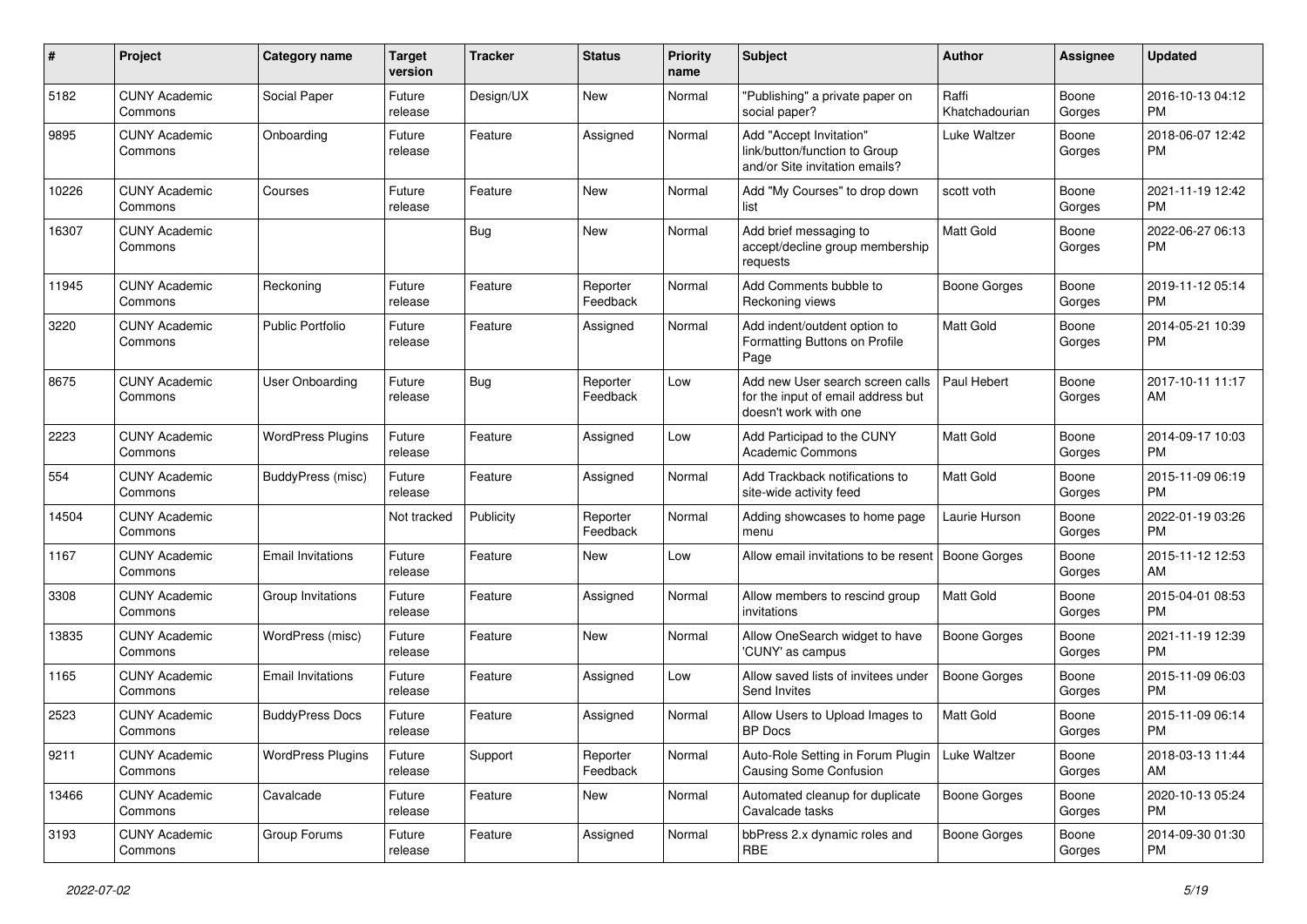| #     | <b>Project</b>                  | Category name            | Target<br>version | <b>Tracker</b> | <b>Status</b>        | <b>Priority</b><br>name | <b>Subject</b>                                                                             | <b>Author</b>       | Assignee        | <b>Updated</b>                |
|-------|---------------------------------|--------------------------|-------------------|----------------|----------------------|-------------------------|--------------------------------------------------------------------------------------------|---------------------|-----------------|-------------------------------|
| 14309 | <b>CUNY Academic</b><br>Commons | Group Library            | Future<br>release | Feature        | <b>New</b>           | Normal                  | Better handling of<br>bp_group_document file download<br>attempts when file is not present | Boone Gorges        | Boone<br>Gorges | 2021-11-19 12:28<br><b>PM</b> |
| 1166  | <b>CUNY Academic</b><br>Commons | <b>Email Invitations</b> | Future<br>release | Feature        | <b>New</b>           | Low                     | Better organizational tools for Sent<br><b>Invites</b>                                     | <b>Boone Gorges</b> | Boone<br>Gorges | 2015-11-09 06:02<br><b>PM</b> |
| 635   | <b>CUNY Academic</b><br>Commons | BuddyPress (misc)        | Future<br>release | Feature        | Assigned             | Normal                  | Big Blue Button -<br>Videoconferencing in Groups and<br><b>Blogs</b>                       | Matt Gold           | Boone<br>Gorges | 2011-03-14 03:24<br>PM.       |
| 12911 | <b>CUNY Academic</b><br>Commons |                          | Not tracked       | Feature        | <b>New</b>           | Normal                  | Block access to xmlrpc.php based<br>on User-Agent                                          | <b>Boone Gorges</b> | Boone<br>Gorges | 2020-06-09 05:12<br><b>PM</b> |
| 14113 | <b>CUNY Academic</b><br>Commons | WordPress (misc)         | Future<br>release | <b>Bug</b>     | Hold                 | Normal                  | Block Editor Not Working on this<br>page - Json error                                      | scott voth          | Boone<br>Gorges | 2021-03-05 11:01<br>AM        |
| 3042  | <b>CUNY Academic</b><br>Commons | <b>Public Portfolio</b>  | Future<br>release | Feature        | Assigned             | Normal                  | Browsing member interests                                                                  | Matt Gold           | Boone<br>Gorges | 2015-03-21 09:04<br><b>PM</b> |
| 618   | <b>CUNY Academic</b><br>Commons | <b>BuddyPress Docs</b>   | Future<br>release | Feature        | Assigned             | Normal                  | BuddyPress Docs: export formats                                                            | <b>Boone Gorges</b> | Boone<br>Gorges | 2015-11-09 05:38<br><b>PM</b> |
| 1417  | <b>CUNY Academic</b><br>Commons | <b>BuddyPress Docs</b>   | Future<br>release | Feature        | Assigned             | Low                     | <b>Bulk actions for BuddyPress Docs</b>                                                    | Boone Gorges        | Boone<br>Gorges | 2016-10-17 10:41<br><b>PM</b> |
| 4980  | <b>CUNY Academic</b><br>Commons | Home Page                | Future<br>release | Feature        | Assigned             | Normal                  | <b>CAC Featured Content -- Adding</b><br>Randomization                                     | Matt Gold           | Boone<br>Gorges | 2016-12-12 03:01<br><b>PM</b> |
| 14184 | <b>CUNY Academic</b><br>Commons | <b>Public Portfolio</b>  | Future<br>release | Feature        | <b>New</b>           | Normal                  | Centralized mechanism for storing<br>Campus affiliations                                   | Boone Gorges        | Boone<br>Gorges | 2022-01-04 11:35<br>AM        |
| 11449 | <b>CUNY Academic</b><br>Commons | WordPress - Media        | Not tracked       | Support        | Reporter<br>Feedback | Normal                  | Cloning Media Library for JITP<br>from Staging to Production Site                          | Patrick DeDauw      | Boone<br>Gorges | 2019-05-13 12:00<br><b>PM</b> |
| 8756  | <b>CUNY Academic</b><br>Commons | Group Blogs              | Future<br>release | Feature        | Hold                 | Normal                  | Connect multiple blogs to one<br>group?                                                    | <b>Matt Gold</b>    | Boone<br>Gorges | 2017-09-30 10:42<br>AM        |
| 599   | <b>CUNY Academic</b><br>Commons | BuddyPress (misc)        | Future<br>release | Feature        | Assigned             | Normal                  | Consider adding rating plugins for<br><b>BuddyPress/BBPress</b>                            | Matt Gold           | Boone<br>Gorges | 2011-08-22 06:50<br><b>PM</b> |
| 13949 | <b>CUNY Academic</b><br>Commons |                          | Not tracked       | Bug            | <b>New</b>           | Normal                  | Continued debugging of runaway<br>MySQL connections                                        | Matt Gold           | Boone<br>Gorges | 2021-09-14 10:42<br>AM.       |
| 4238  | <b>CUNY Academic</b><br>Commons | Events                   | Future<br>release | Feature        | Assigned             | Normal                  | Copy Events to Other Groups?                                                               | <b>Matt Gold</b>    | Boone<br>Gorges | 2015-07-02 10:08<br>AM.       |
| 3080  | <b>CUNY Academic</b><br>Commons | <b>Group Files</b>       | Future<br>release | Feature        | Assigned             | Low                     | Create a system to keep track of<br>file changes                                           | Matt Gold           | Boone<br>Gorges | 2014-02-26 10:04<br><b>PM</b> |
| 2753  | <b>CUNY Academic</b><br>Commons | <b>Public Portfolio</b>  | Future<br>release | Feature        | <b>New</b>           | Normal                  | Create actual actual tagification in<br>academic interests and other<br>fields             | Micki Kaufman       | Boone<br>Gorges | 2015-01-05 08:52<br>PM        |
| 4053  | <b>CUNY Academic</b><br>Commons | Events                   | Future<br>release | Feature        | Assigned             | Normal                  | Create new tab for past events                                                             | Matt Gold           | Boone<br>Gorges | 2015-05-12 02:10<br><b>PM</b> |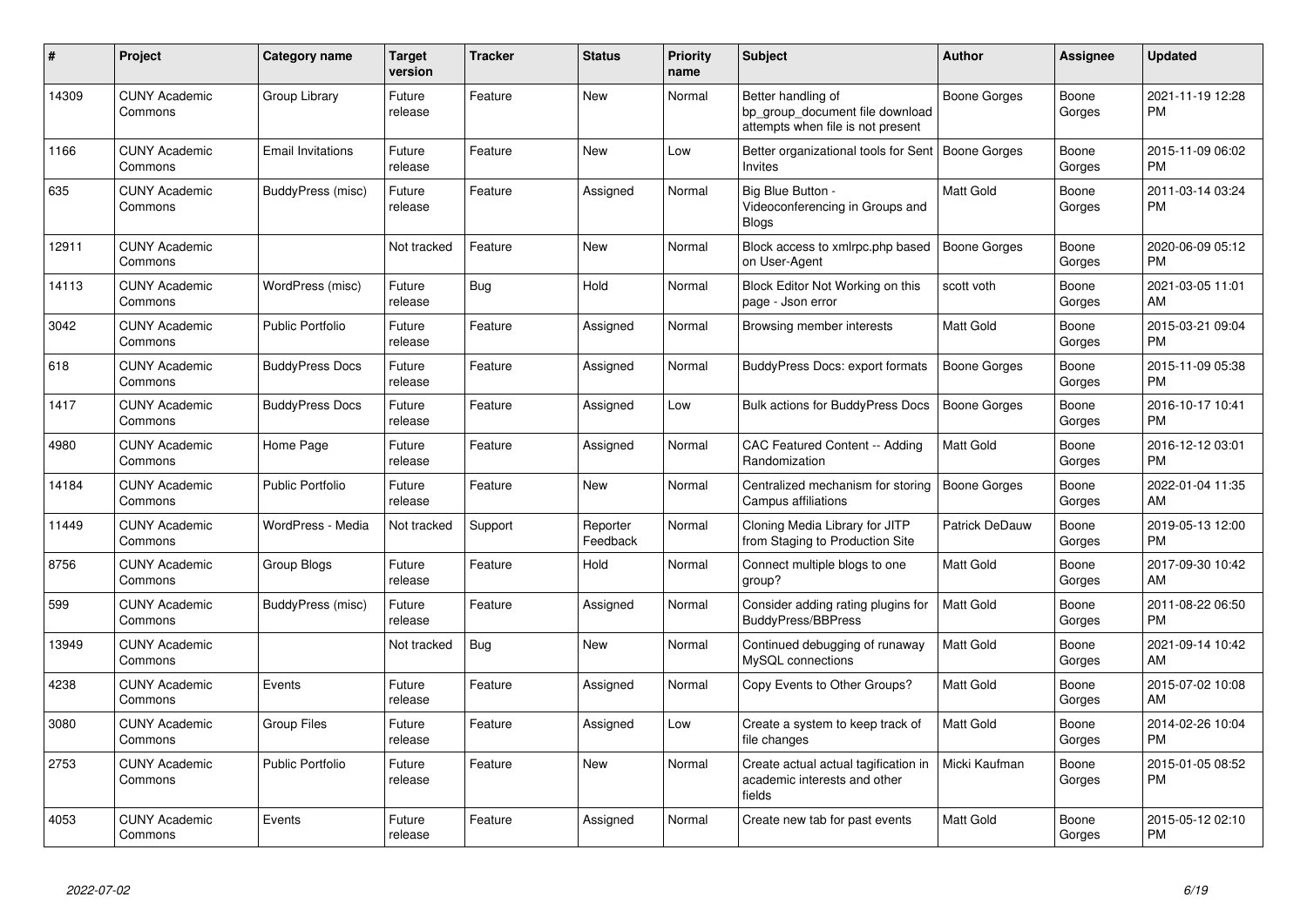| $\pmb{\#}$ | Project                         | <b>Category name</b>       | <b>Target</b><br>version | Tracker    | <b>Status</b>        | <b>Priority</b><br>name | <b>Subject</b>                                                                    | <b>Author</b>       | Assignee        | <b>Updated</b>                |
|------------|---------------------------------|----------------------------|--------------------------|------------|----------------------|-------------------------|-----------------------------------------------------------------------------------|---------------------|-----------------|-------------------------------|
| 3615       | <b>CUNY Academic</b><br>Commons | Redmine                    | Not tracked              | Feature    | New                  | Low                     | Create Redmine issues via email                                                   | Dominic Giglio      | Boone<br>Gorges | 2017-11-16 11:36<br>AM        |
| 287        | <b>CUNY Academic</b><br>Commons | WordPress (misc)           | Future<br>release        | Feature    | Assigned             | Normal                  | Create troubleshooting tool for<br>account sign-up                                | Matt Gold           | Boone<br>Gorges | 2015-11-09 06:17<br><b>PM</b> |
| 11386      | <b>CUNY Academic</b><br>Commons | WordPress - Media          | Not tracked              | Support    | Reporter<br>Feedback | Normal                  | disappearing images                                                               | scott voth          | Boone<br>Gorges | 2019-05-14 10:32<br>AM        |
| 9207       | <b>CUNY Academic</b><br>Commons |                            | Future<br>release        | Support    | Reporter<br>Feedback | Normal                  | display dashboards made in<br>Tableau?                                            | Marilyn Weber       | Boone<br>Gorges | 2018-04-10 10:42<br>AM        |
| 16092      | <b>CUNY Academic</b><br>Commons |                            | Future<br>release        | Feature    | Hold                 | Normal                  | Don't show main site in Site<br>search results                                    | Boone Gorges        | Boone<br>Gorges | 2022-05-17 03:12<br><b>PM</b> |
| 14987      | <b>CUNY Academic</b><br>Commons | <b>WordPress Plugins</b>   | Future<br>release        | Bug        | New                  | Normal                  | Elementor update causes<br>database freeze-up                                     | Boone Gorges        | Boone<br>Gorges | 2021-11-29 12:02<br><b>PM</b> |
| 9289       | <b>CUNY Academic</b><br>Commons | <b>WordPress Plugins</b>   | Future<br>release        | <b>Bug</b> | Reporter<br>Feedback | Normal                  | Email Users Plugin                                                                | Laurie Hurson       | Boone<br>Gorges | 2018-10-24 12:34<br><b>PM</b> |
| 12121      | <b>CUNY Academic</b><br>Commons | <b>WordPress Plugins</b>   | 2.0.3                    | Feature    | Reporter<br>Feedback | Normal                  | Embedding H5P Iframes on<br>Commons Site                                          | Laurie Hurson       | Boone<br>Gorges | 2022-06-29 11:32<br>AM        |
| 4592       | <b>CUNY Academic</b><br>Commons | Events                     | Future<br>release        | Design/UX  | New                  | Normal                  | Event Creation - Venue Dropdown<br>Slow                                           | Samantha Raddatz    | Boone<br>Gorges | 2015-09-14 04:56<br><b>PM</b> |
| 5696       | <b>CUNY Academic</b><br>Commons | Events                     | Future<br>release        | Feature    | Assigned             | Normal                  | Events Calendar - display options<br>calendar aggregation                         | <b>Matt Gold</b>    | Boone<br>Gorges | 2016-10-13 11:44<br>AM        |
| 500        | <b>CUNY Academic</b><br>Commons | BuddyPress (misc)          | Future<br>release        | Feature    | Assigned             | Normal                  | <b>Export Group Data</b>                                                          | Matt Gold           | Boone<br>Gorges | 2010-12-19 12:09<br><b>PM</b> |
| 8835       | <b>CUNY Academic</b><br>Commons | Blogs (BuddyPress)         | Future<br>release        | Feature    | New                  | Normal                  | Extend cuny is shortlinks to sites                                                | Luke Waltzer        | Boone<br>Gorges | 2022-04-26 11:59<br>AM        |
| 15210      | <b>CUNY Academic</b><br>Commons | Analytics                  | Not tracked              | Design/UX  | New                  | Normal                  | Google Analytics improvements                                                     | Colin McDonald      | Boone<br>Gorges | 2022-05-24 10:47<br>AM        |
| 6014       | <b>CUNY Academic</b><br>Commons | Publicity                  | Future<br>release        | Publicity  | Reporter<br>Feedback | Normal                  | Google search listing                                                             | <b>Matt Gold</b>    | Boone<br>Gorges | 2016-09-21 03:48<br><b>PM</b> |
| 4481       | <b>CUNY Academic</b><br>Commons | Events                     | Future<br>release        | Feature    | New                  | Normal                  | Group admins/mods should have<br>the ability to unlink an event from<br>the group | Boone Gorges        | Boone<br>Gorges | 2017-04-24 03:53<br>PM        |
| 2013       | <b>CUNY Academic</b><br>Commons | <b>Public Portfolio</b>    | Future<br>release        | Feature    | Assigned             | Low                     | Have Profile Privacy Options show   Matt Gold<br>up only for filled-in fields     |                     | Boone<br>Gorges | 2015-11-09 06:09<br><b>PM</b> |
| 3048       | <b>CUNY Academic</b><br>Commons | <b>Public Portfolio</b>    | Future<br>release        | Feature    | <b>New</b>           | Low                     | Images for rich text profile fields                                               | Boone Gorges        | Boone<br>Gorges | 2014-02-19 12:56<br><b>PM</b> |
| 12042      | <b>CUNY Academic</b><br>Commons | <b>Email Notifications</b> | Future<br>release        | Feature    | New                  | Normal                  | Improved error logging for BPGES<br>send queue                                    | Boone Gorges        | Boone<br>Gorges | 2021-11-19 12:25<br><b>PM</b> |
| 12091      | <b>CUNY Academic</b><br>Commons | <b>Group Files</b>         | Future<br>release        | Feature    | <b>New</b>           | Normal                  | Improved pre-upload file validation<br>for bp-group-documents                     | <b>Boone Gorges</b> | Boone<br>Gorges | 2019-11-14 01:21<br><b>PM</b> |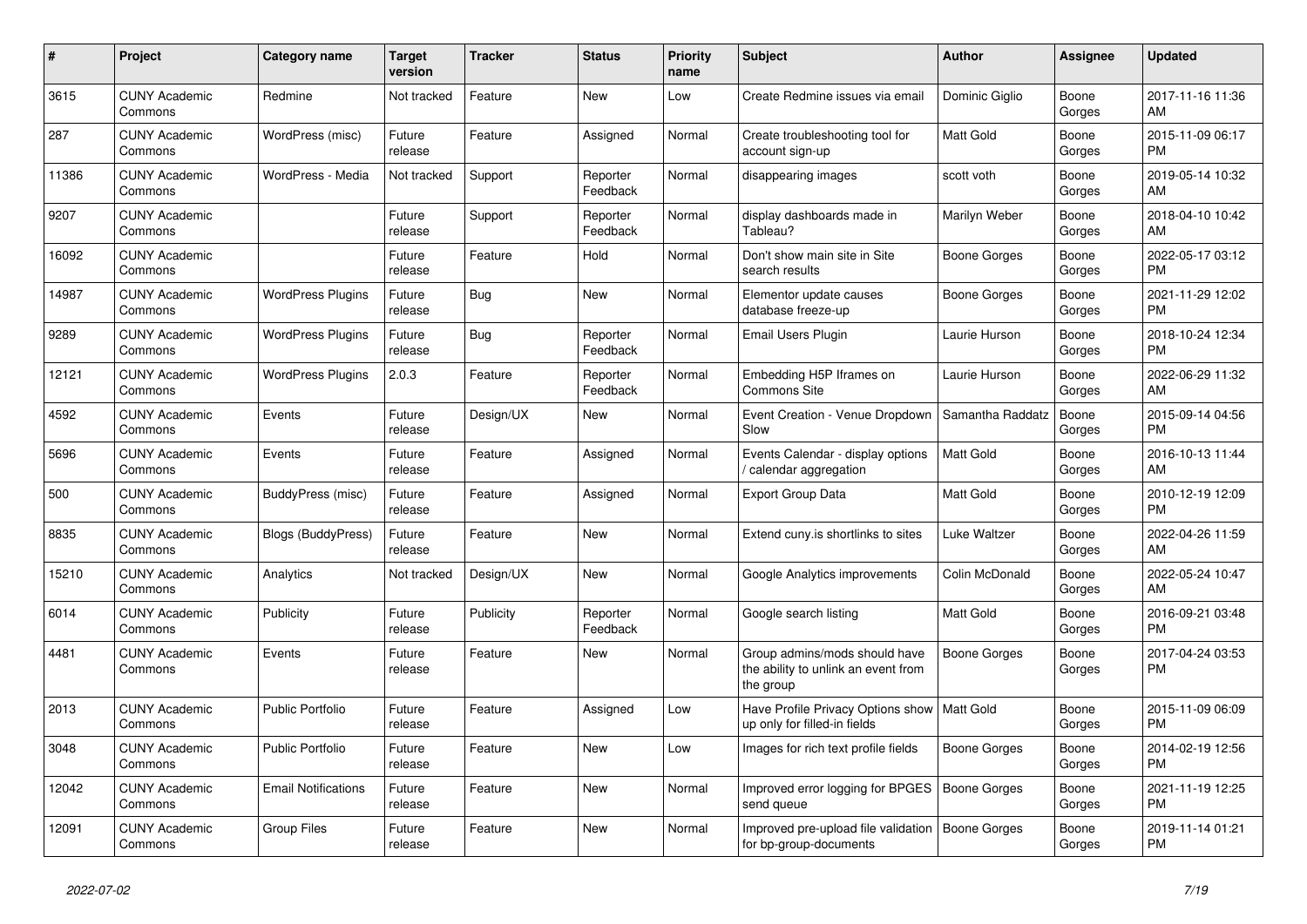| #     | <b>Project</b>                  | Category name            | Target<br>version | <b>Tracker</b> | <b>Status</b>        | <b>Priority</b><br>name | <b>Subject</b>                                                                      | <b>Author</b>  | Assignee        | <b>Updated</b>                |
|-------|---------------------------------|--------------------------|-------------------|----------------|----------------------|-------------------------|-------------------------------------------------------------------------------------|----------------|-----------------|-------------------------------|
| 4903  | <b>CUNY Academic</b><br>Commons | Events                   | Future<br>release | Design/UX      | Assigned             | Normal                  | Improving visual appearance of<br>event calendars                                   | Matt Gold      | Boone<br>Gorges | 2016-10-13 11:51<br>AM        |
| 435   | <b>CUNY Academic</b><br>Commons | BuddyPress (misc)        | Future<br>release | Feature        | Assigned             | Normal                  | Include Avatar Images in Forum<br><b>Post Notification Emails</b>                   | Matt Gold      | Boone<br>Gorges | 2010-12-08 12:40<br>PM.       |
| 9947  | <b>CUNY Academic</b><br>Commons | <b>WordPress Plugins</b> | Future<br>release | Feature        | Reporter<br>Feedback | Normal                  | Install H5P quiz plugin                                                             | Matt Gold      | Boone<br>Gorges | 2018-09-11 11:01<br>AM        |
| 3768  | <b>CUNY Academic</b><br>Commons | <b>Public Portfolio</b>  | Future<br>release | Feature        | Assigned             | Normal                  | Institutions/Past positions on<br>public portfolios                                 | Matt Gold      | Boone<br>Gorges | 2018-04-23 10:44<br>AM        |
| 13370 | <b>CUNY Academic</b><br>Commons | Group Library            | Future<br>release | Feature        | New                  | Normal                  | Library bulk deletion and folder<br>editing                                         | Colin McDonald | Boone<br>Gorges | 2020-10-13 10:41<br>AM.       |
| 377   | <b>CUNY Academic</b><br>Commons | BuddyPress (misc)        | Future<br>release | Feature        | Assigned             | Normal                  | Like buttons                                                                        | Matt Gold      | Boone<br>Gorges | 2010-11-16 05:13<br><b>PM</b> |
| 8900  | <b>CUNY Academic</b><br>Commons | Accessibility            | Future<br>release | Feature        | Assigned             | Normal                  | Look into tools to enforce<br>accessibility in WP environment                       | Matt Gold      | Boone<br>Gorges | 2022-04-26 11:59<br>AM        |
| 11531 | <b>CUNY Academic</b><br>Commons | Events                   | Future<br>release | Feature        | <b>New</b>           | Normal                  | Main Events calendar should<br>include non-public events that<br>user has access to | scott voth     | Boone<br>Gorges | 2019-06-11 10:00<br>AM        |
| 1422  | <b>CUNY Academic</b><br>Commons | <b>BuddyPress Docs</b>   | Future<br>release | Feature        | Assigned             | Normal                  | Make "created Doc" activity icons<br>non-mini                                       | Boone Gorges   | Boone<br>Gorges | 2015-11-09 05:48<br><b>PM</b> |
| 6389  | <b>CUNY Academic</b><br>Commons | <b>BuddyPress Docs</b>   | Future<br>release | Feature        | <b>New</b>           | Low                     | Make Discussion Area Visible<br>When Editing a Doc                                  | Luke Waltzer   | Boone<br>Gorges | 2016-10-21 04:16<br><b>PM</b> |
| 58    | <b>CUNY Academic</b><br>Commons | BuddyPress (misc)        | Future<br>release | Feature        | Assigned             | Low                     | Make member search sortable by<br>last name                                         | Roberta Brody  | Boone<br>Gorges | 2010-08-26 02:38<br><b>PM</b> |
| 2618  | <b>NYCDH Community</b><br>Site  |                          |                   | Bug            | Assigned             | Low                     | Mark blogs as spam when created<br>by users marked as spam                          | Matt Gold      | Boone<br>Gorges | 2013-06-09 11:38<br><b>PM</b> |
| 10794 | <b>CUNY Academic</b><br>Commons | Performance              | Not tracked       | Bug            | <b>New</b>           | Normal                  | Memcached connection<br>occasionally breaks                                         | Boone Gorges   | Boone<br>Gorges | 2018-12-06 03:30<br><b>PM</b> |
| 585   | <b>CUNY Academic</b><br>Commons | Group Forums             | Future<br>release | Feature        | Assigned             | Normal                  | Merge Forum Topics                                                                  | Sarah Morgano  | Boone<br>Gorges | 2011-07-06 04:11<br><b>PM</b> |
| 3580  | <b>CUNY Academic</b><br>Commons | Group Blogs              | Future<br>release | Feature        | New                  | Normal                  | Multiple blogs per group                                                            | Boone Gorges   | Boone<br>Gorges | 2018-02-20 02:02<br><b>PM</b> |
| 3419  | <b>CUNY Academic</b><br>Commons | Group Invitations        | 1.6.14            | Bug            | Testing<br>Required  | Normal                  | Neatening the display of<br>messages on group requests                              | Matt Gold      | Boone<br>Gorges | 2014-09-01 09:29<br><b>PM</b> |
| 10678 | <b>CUNY Academic</b><br>Commons |                          | Not tracked       | Bug            | Reporter<br>Feedback | High                    | Newsletter Plugin Not Sending<br><b>Out Newsletters</b>                             | Mark Webb      | Boone<br>Gorges | 2019-09-16 09:38<br><b>PM</b> |
| 3002  | <b>CUNY Academic</b><br>Commons | Search                   | Future<br>release | Feature        | Assigned             | Normal                  | Overhaul CAC search by using<br>external search appliance                           | Boone Gorges   | Boone<br>Gorges | 2020-07-15 03:05<br><b>PM</b> |
| 1562  | <b>CUNY Academic</b><br>Commons | <b>WordPress Plugins</b> | Future<br>release | Feature        | Assigned             | Low                     | Play with NYT Collaborative<br>Authoring Tool                                       | Matt Gold      | Boone<br>Gorges | 2015-01-05 08:47<br><b>PM</b> |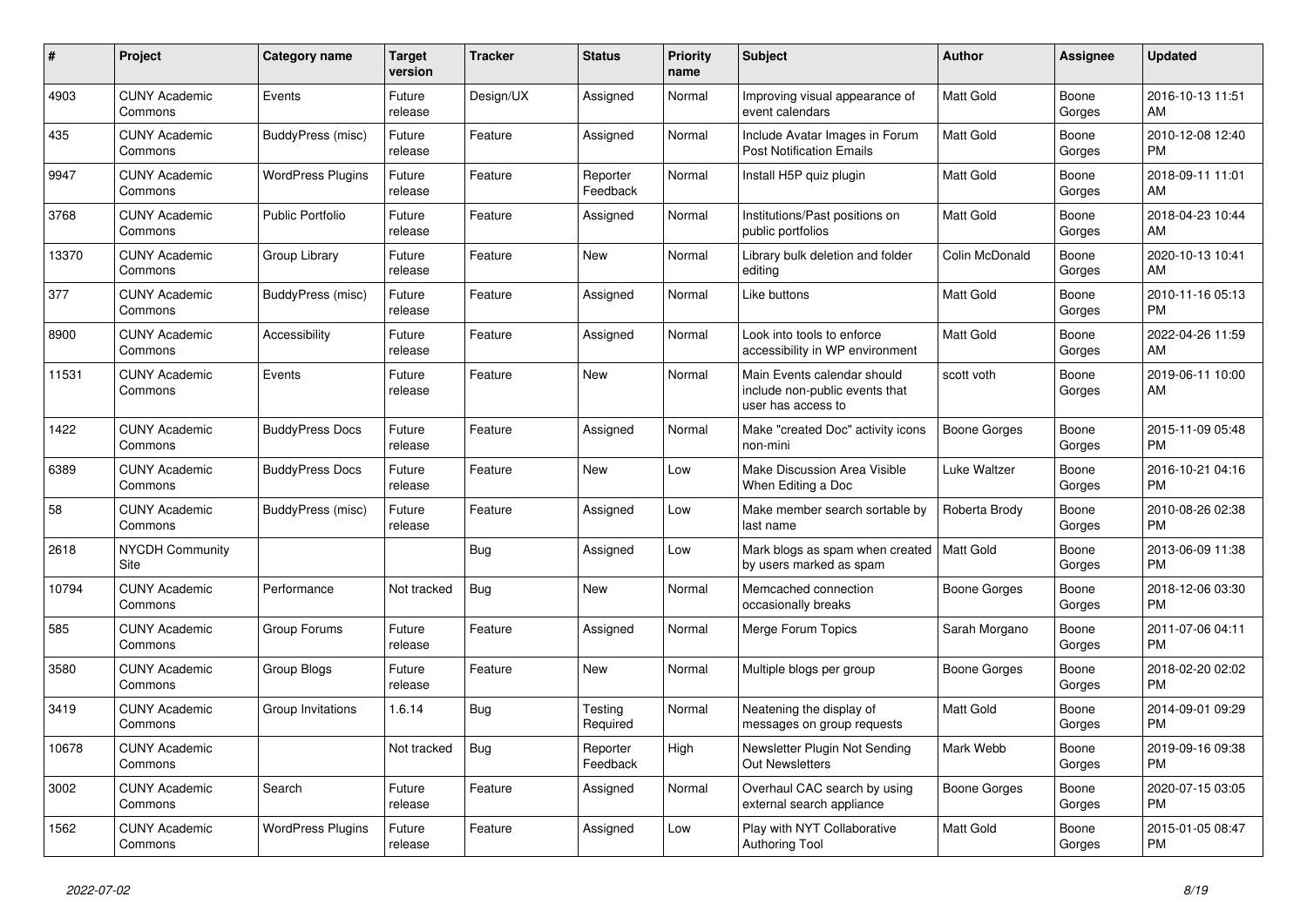| #     | Project                         | <b>Category name</b>           | <b>Target</b><br>version | <b>Tracker</b> | <b>Status</b>        | <b>Priority</b><br>name | <b>Subject</b>                                                                            | <b>Author</b>    | <b>Assignee</b> | <b>Updated</b>                |
|-------|---------------------------------|--------------------------------|--------------------------|----------------|----------------------|-------------------------|-------------------------------------------------------------------------------------------|------------------|-----------------|-------------------------------|
| 2325  | <b>CUNY Academic</b><br>Commons | BuddyPress (misc)              | Future<br>release        | Feature        | Assigned             | Low                     | Profile should have separate fields<br>for first/last names                               | local admin      | Boone<br>Gorges | 2015-11-09 06:09<br><b>PM</b> |
| 658   | <b>CUNY Academic</b><br>Commons | <b>WordPress Plugins</b>       | Future<br>release        | Feature        | Assigned             | Normal                  | Rebulid Sitewide Tag Suggestion                                                           | <b>Matt Gold</b> | Boone<br>Gorges | 2015-01-05 08:47<br><b>PM</b> |
| 8836  | <b>CUNY Academic</b><br>Commons | Blogs (BuddyPress)             | Future<br>release        | Feature        | Assigned             | Normal                  | Redesign site launch process                                                              | <b>Matt Gold</b> | Boone<br>Gorges | 2019-10-03 02:49<br><b>PM</b> |
| 1888  | <b>CUNY Academic</b><br>Commons | Home Page                      | Future<br>release        | Feature        | Assigned             | Normal                  | Refactor BP MPO Activity Filter to<br>support proper pagination                           | Sarah Morgano    | Boone<br>Gorges | 2014-05-01 07:11<br><b>PM</b> |
| 15883 | <b>CUNY Academic</b><br>Commons |                                | 2.1.0                    | Feature        | New                  | Normal                  | Release BPGES update                                                                      | Boone Gorges     | Boone<br>Gorges | 2022-05-26 10:39<br>AM        |
| 16199 | <b>CUNY Academic</b><br>Commons | Directories                    | 2.0.3                    | <b>Bug</b>     | <b>New</b>           | Normal                  | Removed "Semester" Filter from<br><b>Courses Directory</b>                                | Laurie Hurson    | Boone<br>Gorges | 2022-06-29 11:32<br>AM        |
| 11496 | <b>CUNY Academic</b><br>Commons | <b>Public Portfolio</b>        | 1.15.2                   | Support        | <b>New</b>           | Normal                  | Replace Twitter Icon on Member<br>Portfolio page                                          | scott voth       | Boone<br>Gorges | 2019-06-06 01:03<br><b>PM</b> |
| 9979  | <b>CUNY Academic</b><br>Commons | <b>Email Notifications</b>     | Not tracked              | Bug            | Reporter<br>Feedback | Normal                  | Reports of slow email activation<br>emails                                                | <b>Matt Gold</b> | Boone<br>Gorges | 2018-08-29 09:40<br><b>PM</b> |
| 3475  | <b>CUNY Academic</b><br>Commons | Events                         | Future<br>release        | Feature        | Assigned             | Normal                  | Request to add plugin to<br>streamline room<br>booking/appointment booking                | Naomi Barrettara | Boone<br>Gorges | 2014-12-01 05:14<br><b>PM</b> |
| 2610  | <b>CUNY Academic</b><br>Commons | Group Invitations              | Future<br>release        | Feature        | Assigned             | Low                     | Request: Custom invitation<br>message to group invites                                    | local admin      | Boone<br>Gorges | 2015-11-09 06:13<br><b>PM</b> |
| 15604 | <b>CUNY Academic</b><br>Commons | <b>Email Notifications</b>     | Future<br>release        | Feature        | Assigned             | Normal                  | Restructure Commons Group<br>Digest Email Messages                                        | Matt Gold        | Boone<br>Gorges | 2022-05-26 10:45<br>AM        |
| 3759  | <b>CUNY Academic</b><br>Commons | WordPress (misc)               | Future<br>release        | Feature        | Assigned             | Normal                  | Review Interface for Adding Users<br>to Blogs                                             | Matt Gold        | Boone<br>Gorges | 2015-03-24 05:52<br><b>PM</b> |
| 3230  | <b>CUNY Academic</b><br>Commons | Internal Tools and<br>Workflow | Not tracked              | Feature        | Assigned             | High                    | Scripts for quicker<br>provisioning/updating of<br>development environments               | Boone Gorges     | Boone<br>Gorges | 2016-01-26 04:54<br><b>PM</b> |
| 5052  | <b>CUNY Academic</b><br>Commons | Social Paper                   | Future<br>release        | Feature        | <b>New</b>           | Low                     | Sentence by sentence or line by<br>line comments (SP suggestion #3)                       | Marilyn Weber    | Boone<br>Gorges | 2016-02-11 10:24<br><b>PM</b> |
| 1508  | <b>CUNY Academic</b><br>Commons | WordPress (misc)               | Future<br>release        | Feature        | Assigned             | Normal                  | Share login cookies across<br>mapped domains                                              | Boone Gorges     | Boone<br>Gorges | 2012-07-02 12:12<br>PM        |
| 12438 | <b>CUNY Academic</b><br>Commons | Courses                        | Not tracked              | Bug            | New                  | Normal                  | Site appearing twice                                                                      | Laurie Hurson    | Boone<br>Gorges | 2020-02-18 01:34<br><b>PM</b> |
| 15767 | <b>CUNY Academic</b><br>Commons | WordPress (misc)               |                          | Support        | <b>New</b>           | Normal                  | Site loading slowly                                                                       | scott voth       | Boone<br>Gorges | 2022-04-04 08:56<br><b>PM</b> |
| 7022  | <b>CUNY Academic</b><br>Commons | Announcements                  | Future<br>release        | <b>Bug</b>     | <b>New</b>           | Normal                  | Sitewide announcements should<br>be displayed on, and dismissable<br>from, mapped domains | Boone Gorges     | Boone<br>Gorges | 2018-03-22 10:18<br>AM        |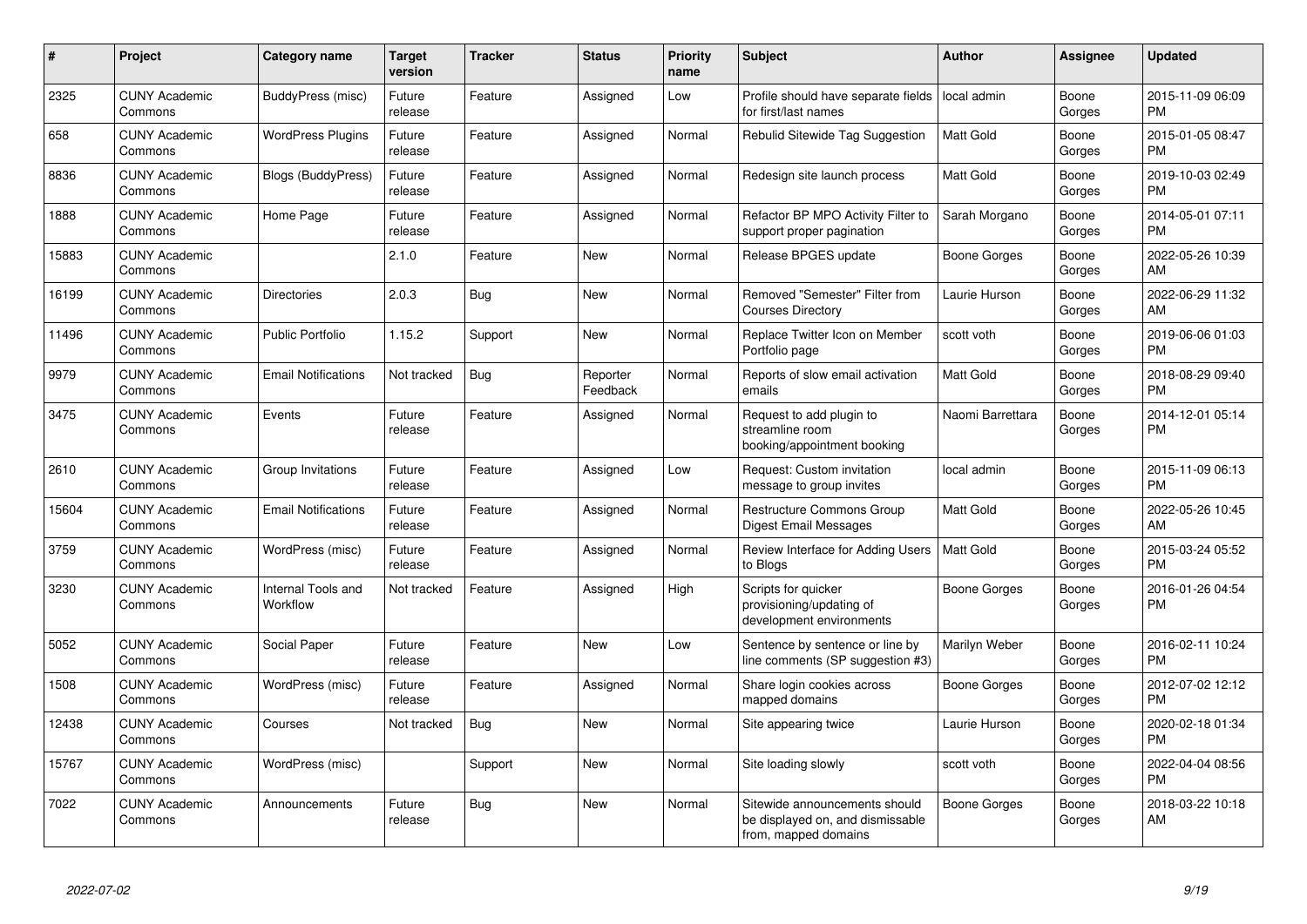| #     | Project                         | <b>Category name</b>     | Target<br>version | <b>Tracker</b> | <b>Status</b>        | Priority<br>name | <b>Subject</b>                                                              | <b>Author</b>           | <b>Assignee</b> | <b>Updated</b>                |
|-------|---------------------------------|--------------------------|-------------------|----------------|----------------------|------------------|-----------------------------------------------------------------------------|-------------------------|-----------------|-------------------------------|
| 15242 | <b>CUNY Academic</b><br>Commons | Performance              | Not tracked       | <b>Bug</b>     | Reporter<br>Feedback | Normal           | Slugist site                                                                | Raffi<br>Khatchadourian | Boone<br>Gorges | 2022-02-07 11:14<br>AM.       |
| 7981  | <b>CUNY Academic</b><br>Commons | Social Paper             | Future<br>release | Bug            | New                  | Normal           | Social Paper comments should<br>not go to spam                              | Luke Waltzer            | Boone<br>Gorges | 2018-04-16 03:52<br><b>PM</b> |
| 7663  | <b>CUNY Academic</b><br>Commons | Social Paper             | Future<br>release | <b>Bug</b>     | <b>New</b>           | Normal           | Social Paper notifications not<br>formatted correctly on secondary<br>sites | Boone Gorges            | Boone<br>Gorges | 2018-04-16 03:52<br><b>PM</b> |
| 1744  | <b>CUNY Academic</b><br>Commons | <b>BuddyPress Docs</b>   | Future<br>release | Feature        | Assigned             | Normal           | Spreadsheet-style Docs                                                      | Boone Gorges            | Boone<br>Gorges | 2015-11-09 06:13<br><b>PM</b> |
| 14908 | <b>CUNY Academic</b><br>Commons | Performance              |                   | Bug            | New                  | Normal           | Stale object cache on cdev                                                  | Raymond Hoh             | Boone<br>Gorges | 2021-12-07 09:45<br><b>AM</b> |
| 9515  | <b>CUNY Academic</b><br>Commons | <b>WordPress Plugins</b> | Not tracked       | Bug            | Reporter<br>Feedback | Normal           | Text to Speech plugin - "More<br>Slowly" checkbox not working               | scott voth              | Boone<br>Gorges | 2018-06-13 02:26<br><b>PM</b> |
| 8901  | <b>CUNY Academic</b><br>Commons | Accessibility            | Future<br>release | Feature        | Assigned             | Normal           | Theme analysis for accessibility                                            | Matt Gold               | Boone<br>Gorges | 2022-04-26 11:59<br>AM        |
| 519   | <b>CUNY Academic</b><br>Commons | <b>BuddyPress Docs</b>   | Future<br>release | Feature        | Assigned             | Low              | TOC for individual docs - for new<br>BP "wiki-like" plugin                  | scott voth              | Boone<br>Gorges | 2015-11-09 05:54<br><b>PM</b> |
| 9926  | <b>CUNY Academic</b><br>Commons | <b>WordPress Plugins</b> | Future<br>release | Bug            | New                  | Normal           | twitter-mentions-as-comments<br>cron jobs can run long                      | Boone Gorges            | Boone<br>Gorges | 2018-10-24 12:34<br><b>PM</b> |
| 1460  | <b>CUNY Academic</b><br>Commons | Analytics                | Future<br>release | Feature        | Assigned             | Normal           | <b>Update System Report</b>                                                 | <b>Brian Foote</b>      | Boone<br>Gorges | 2015-11-09 06:13<br><b>PM</b> |
| 10368 | <b>CUNY Academic</b><br>Commons |                          | Future<br>release | Feature        | Assigned             | Normal           | Use ORCID data to populate<br>academic profile page                         | Stephen Francoeur       | Boone<br>Gorges | 2018-09-25 01:53<br><b>PM</b> |
| 10040 | <b>CUNY Academic</b><br>Commons | WordPress (misc)         | Not tracked       | Bug            | Reporter<br>Feedback | Normal           | User doesn't see full list of themes                                        | <b>Matt Gold</b>        | Boone<br>Gorges | 2018-07-25 10:12<br>AM        |
| 9941  | <b>CUNY Academic</b><br>Commons | Wiki                     | Not tracked       | Support        | Assigned             | Normal           | Wiki functionality                                                          | Matt Gold               | Boone<br>Gorges | 2018-06-26 10:57<br>AM        |
| 14483 | <b>CUNY Academic</b><br>Commons | WordPress - Media        | Not tracked       | Bug            | Reporter<br>Feedback | Normal           | Wordpress PDF Embed Stopped<br>Working after JITP Media Clone               | Patrick DeDauw          | Boone<br>Gorges | 2021-05-20 01:51<br><b>PM</b> |
| 5234  | <b>CUNY Academic</b><br>Commons | Membership               | Future<br>release | Feature        | Assigned             | Normal           | Write Unconfirmed patch for WP                                              | Boone Gorges            | Boone<br>Gorges | 2016-10-24 11:18<br>AM        |
| 3330  | <b>CUNY Academic</b><br>Commons | My Commons               | Future<br>release | Feature        | Assigned             | Normal           | 'Commons Information" tool                                                  | Boone Gorges            | Chris Stein     | 2014-09-22 08:46<br><b>PM</b> |
| 5827  | <b>CUNY Academic</b><br>Commons | <b>Public Portfolio</b>  | Future<br>release | Bug            | Assigned             | Normal           | Academic Interests square bracket   scott voth<br>links not working         |                         | Chris Stein     | 2016-08-11 11:59<br><b>PM</b> |
| 3354  | <b>CUNY Academic</b><br>Commons | <b>Group Files</b>       | Future<br>release | Feature        | Assigned             | Low              | Allow Group Download of Multiple<br><b>Selected Files</b>                   | <b>Matt Gold</b>        | Chris Stein     | 2014-08-01 08:50<br>AM        |
| 365   | <b>CUNY Academic</b><br>Commons | WordPress (misc)         | Future<br>release | Feature        | Assigned             | Normal           | <b>Create Mouseover Tooltips</b><br>throughout Site                         | Matt Gold               | Chris Stein     | 2015-11-09 06:18<br><b>PM</b> |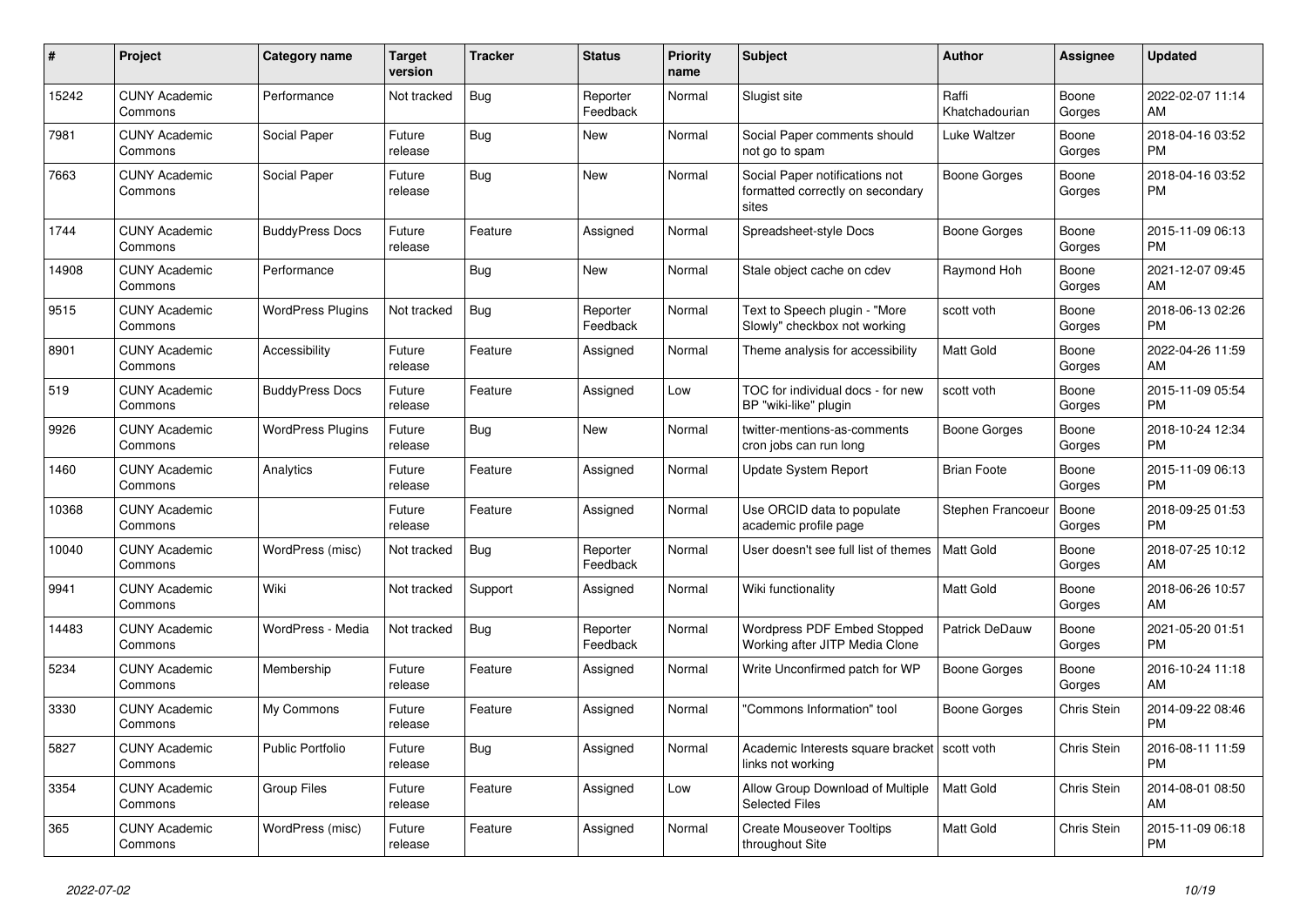| $\pmb{\#}$ | <b>Project</b>                                                          | <b>Category name</b>     | <b>Target</b><br>version | <b>Tracker</b> | <b>Status</b>        | <b>Priority</b><br>name | <b>Subject</b>                                                      | <b>Author</b>    | Assignee            | <b>Updated</b>                |
|------------|-------------------------------------------------------------------------|--------------------------|--------------------------|----------------|----------------------|-------------------------|---------------------------------------------------------------------|------------------|---------------------|-------------------------------|
| 2754       | <b>CUNY Academic</b><br>Commons                                         | Design                   | Future<br>release        | Feature        | Assigned             | Normal                  | Determine strategy for CAC logo<br>handling in top header           | Micki Kaufman    | Chris Stein         | 2015-01-05 08:53<br><b>PM</b> |
| 3059       | <b>CUNY Academic</b><br>Commons                                         | Group Forums             | Future<br>release        | Design/UX      | New                  | Normal                  | Forum Post Permissable Content<br><b>Explanatory Text</b>           | Chris Stein      | Chris Stein         | 2015-04-02 11:27<br>AM        |
| 1544       | <b>CUNY Academic</b><br>Commons                                         | Groups (misc)            | Future<br>release        | Feature        | Reporter<br>Feedback | Normal                  | Group Filtering and Sorting                                         | Matt Gold        | Chris Stein         | 2019-03-01 02:25<br><b>PM</b> |
| 2832       | <b>CUNY Academic</b><br>Commons                                         | <b>Public Portfolio</b>  | Future<br>release        | Feature        | Assigned             | Normal                  | Improve interface for (not)<br>auto-linking profile fields          | Boone Gorges     | Chris Stein         | 2015-01-05 08:52<br><b>PM</b> |
| 3770       | <b>CUNY Academic</b><br>Commons                                         | <b>Public Portfolio</b>  | Future<br>release        | Feature        | Assigned             | Normal                  | Improve Layout/Formatting of<br>Positions Area on Public Portfolios | Matt Gold        | Chris Stein         | 2015-04-01 09:17<br><b>PM</b> |
| 10354      | <b>CUNY Academic</b><br>Commons                                         | Public Portfolio         | Future<br>release        | Feature        | New                  | Normal                  | Opt out of Having a Profile Page                                    | scott voth       | Chris Stein         | 2020-05-12 10:43<br>AM        |
| 2881       | <b>CUNY Academic</b><br>Commons                                         | <b>Public Portfolio</b>  | Future<br>release        | Feature        | Assigned             | Normal                  | Redesign the UX for Profiles                                        | Chris Stein      | Chris Stein         | 2016-10-13 12:45<br><b>PM</b> |
| 860        | <b>CUNY Academic</b><br>Commons                                         | Design                   | Future<br>release        | Design/UX      | Assigned             | Normal                  | <b>Standardize Button Treatment</b><br><b>Across the Commons</b>    | Chris Stein      | Chris Stein         | 2014-05-01 09:45<br>AM        |
| 9028       | <b>CUNY Academic</b><br>Commons                                         | Onboarding               | Future<br>release        | Feature        | Assigned             | Normal                  | suggest groups to new members<br>during the registration process    | Matt Gold        | Chris Stein         | 2018-10-24 12:34<br><b>PM</b> |
| 8078       | <b>CUNY Academic</b><br>Commons                                         | <b>WordPress Plugins</b> | Future<br>release        | System Upgrade | Assigned             | Normal                  | <b>CommentPress Updates</b>                                         | Margaret Galvan  | Christian<br>Wach   | 2017-05-08 03:49<br><b>PM</b> |
| 13199      | <b>CUNY Academic</b><br>Commons                                         | Group Forums             | Future<br>release        | Feature        | New                  | Normal                  | Favoring Groups over bbPress<br>plugin                              | Colin McDonald   | Colin<br>McDonald   | 2021-11-19 12:28<br><b>PM</b> |
| 4438       | <b>CUNY Academic</b><br>Commons                                         | Events                   | Future<br>release        | Bug            | Assigned             | Normal                  | Events Calendar - Export<br><b>Recurring Events</b>                 | scott voth       | Daniel Jones        | 2016-05-23 04:25<br><b>PM</b> |
| 5268       | <b>CUNY Academic</b><br>Commons                                         | Group Forums             | Future<br>release        | <b>Bug</b>     | Assigned             | Normal                  | Long-time to post to multiple<br>groups                             | Luke Waltzer     | Daniel Jones        | 2016-09-07 06:31<br><b>PM</b> |
| 2167       | <b>CUNY Academic</b><br>Commons                                         | WordPress (misc)         | Future<br>release        | <b>Bug</b>     | Assigned             | Normal                  | <b>CAC-Livestream Plugin Issues</b>                                 | Michael Smith    | Dominic<br>Giglio   | 2015-01-02 03:06<br><b>PM</b> |
| 940        | <b>CUNY Academic</b><br>Commons                                         | Redmine                  | Future<br>release        | Feature        | Assigned             | Low                     | Communication with users after<br>releases                          | Matt Gold        | Dominic<br>Giglio   | 2012-09-09 04:36<br><b>PM</b> |
| 412        | <b>CUNY Academic</b><br>Commons                                         | <b>WordPress Themes</b>  | Future<br>release        | Feature        | Assigned             | Normal                  | <b>Featured Themes</b>                                              | Matt Gold        | Dominic<br>Giglio   | 2015-01-05 08:44<br><b>PM</b> |
| 1983       | <b>CUNY Academic</b><br>Commons                                         | Home Page                | Future<br>release        | Feature        | Assigned             | Low                     | Media Library integration with<br>Featured Content plugin           | Boone Gorges     | Dominic<br>Giglio   | 2014-03-17 10:34<br>AM        |
| 12062      | AD/O365 Transition<br>from NonMatric to<br><b>Matriculated Students</b> |                          |                          | Feature        | In Progress          | Normal                  | create solution and console<br>project                              | Emilio Rodriguez | Emilio<br>Rodriguez | 2019-11-12 03:56<br><b>PM</b> |
| 9835       | <b>CUNY Academic</b><br>Commons                                         | Group Forums             | Future<br>release        | Bug            | Assigned             | Normal                  | add a "like" function?                                              | Marilyn Weber    | <b>Erik Trainer</b> | 2018-06-05 01:49<br><b>PM</b> |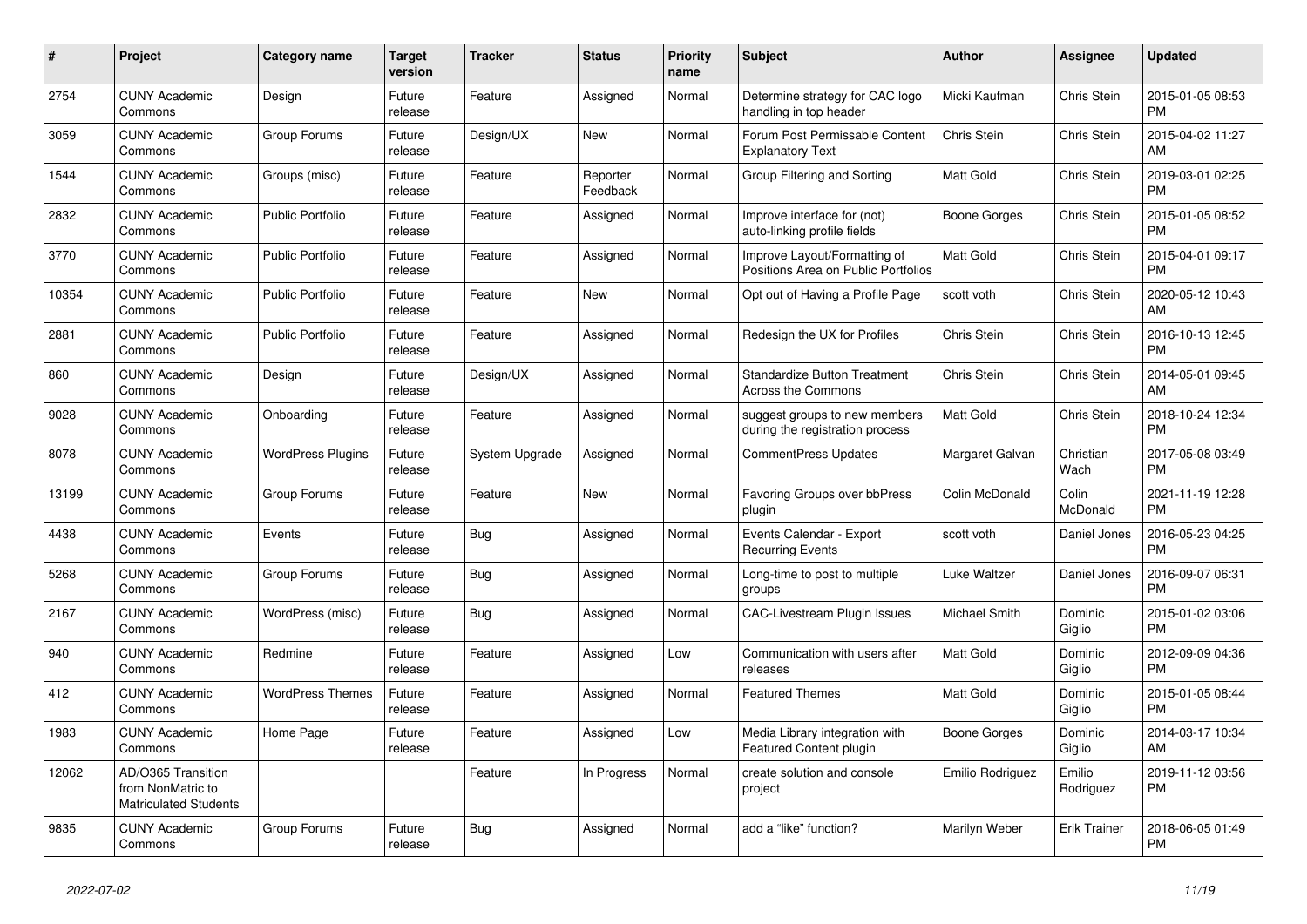| #     | Project                         | <b>Category name</b>           | <b>Target</b><br>version | <b>Tracker</b> | <b>Status</b>        | Priority<br>name | <b>Subject</b>                                                                        | Author                  | <b>Assignee</b>    | <b>Updated</b>                |
|-------|---------------------------------|--------------------------------|--------------------------|----------------|----------------------|------------------|---------------------------------------------------------------------------------------|-------------------------|--------------------|-------------------------------|
| 13331 | <b>CUNY Academic</b><br>Commons | Site cloning                   | Future<br>release        | <b>Bug</b>     | <b>New</b>           | Normal           | Combine Site Template and Clone<br>operations                                         | Boone Gorges            | Jeremy Felt        | 2021-11-19 12:39<br>PM.       |
| 13891 | <b>CUNY Academic</b><br>Commons | Internal Tools and<br>Workflow | 2.1.0                    | Feature        | New                  | Normal           | Migrate automated linting to<br>GitHub Actions                                        | <b>Boone Gorges</b>     | Jeremy Felt        | 2022-06-29 11:13<br>AM        |
| 15194 | <b>CUNY Academic</b><br>Commons | Internal Tools and<br>Workflow | 2.1.0                    | Feature        | New                  | Normal           | PHPCS sniff for un-restored<br>switch_to_blog() calls                                 | Boone Gorges            | Jeremy Felt        | 2022-05-26 10:45<br>AM.       |
| 8666  | <b>CUNY Academic</b><br>Commons | Teaching                       | Not tracked              | Documentation  | Assigned             | Normal           | Create Teaching on the Commons<br>Resource Page                                       | <b>Matt Gold</b>        | Laurie Hurson      | 2019-09-23 03:16<br><b>PM</b> |
| 11879 | <b>CUNY Academic</b><br>Commons |                                | Not tracked              | Bug            | New                  | Normal           | Hypothesis comments appearing<br>on multiple, different pdfs across<br>blogs          | Laurie Hurson           | Laurie Hurson      | 2019-09-19 02:39<br><b>PM</b> |
| 14475 | <b>CUNY Academic</b><br>Commons |                                | Not tracked              | Publicity      | New                  | Normal           | OER Showcase Page                                                                     | Laurie Hurson           | Laurie Hurson      | 2021-09-14 10:46<br>AM        |
| 12446 | <b>CUNY Academic</b><br>Commons | Groups (misc)                  | Future<br>release        | Feature        | Reporter<br>Feedback | Normal           | Toggle default site to group forum<br>posting                                         | Laurie Hurson           | Laurie Hurson      | 2020-03-10 11:57<br>AM        |
| 11517 | <b>CUNY Academic</b><br>Commons |                                | Not tracked              | Feature        | Assigned             | Normal           | wp-accessibility plugin should not<br>strip 'target="_blank" by default               | Boone Gorges            | Laurie Hurson      | 2019-09-24 09:57<br>AM        |
| 5955  | <b>CUNY Academic</b><br>Commons | Outreach                       | Future<br>release        | Feature        | Assigned             | Normal           | Create auto-newsletter for<br>commons members                                         | <b>Matt Gold</b>        | Luke Waltzer       | 2016-08-30 10:34<br>AM.       |
| 6078  | <b>CUNY Academic</b><br>Commons | <b>Blogs (BuddyPress)</b>      | Future<br>release        | Feature        | New                  | Normal           | <b>Explore Adding Network Blog</b><br>Metadata Plugin                                 | Luke Waltzer            | Luke Waltzer       | 2016-10-11 10:29<br><b>PM</b> |
| 2666  | <b>CUNY Academic</b><br>Commons | About page                     | Not tracked              | Documentation  | Assigned             | Normal           | <b>Update About Text</b>                                                              | Chris Stein             | Luke Waltzer       | 2016-03-04 11:19<br>AM        |
| 6298  | <b>CUNY Academic</b><br>Commons | User Experience                | Not tracked              | Design/UX      | Assigned             | Normal           | Examine data from survey                                                              | Matt Gold               | Margaret<br>Galvan | 2016-10-14 12:16<br>PM.       |
| 7828  | <b>CUNY Academic</b><br>Commons |                                | Not tracked              | Feature        | Assigned             | Normal           | Theme Assessment 2017                                                                 | Margaret Galvan         | Margaret<br>Galvan | 2017-05-02 10:41<br><b>PM</b> |
| 8211  | <b>CUNY Academic</b><br>Commons | <b>WordPress Themes</b>        | Future<br>release        | Feature        | New                  | Normal           | Theme Suggestions: Material<br>Design-Inspired Themes                                 | Margaret Galvan         | Margaret<br>Galvan | 2017-08-07 02:48<br><b>PM</b> |
| 12392 | <b>CUNY Academic</b><br>Commons | Help/Codex                     | Not tracked              | Documentation  | New                  | Normal           | Updates to Common Commons<br>Questions on Help Page                                   | scott voth              | Margaret<br>Galvan | 2020-02-11 10:53<br>AM.       |
| 3509  | <b>CUNY Academic</b><br>Commons | Publicity                      | 1.7                      | Publicity      | New                  | Normal           | Create 1.7 digital signage imagery                                                    | Micki Kaufman           | Marilyn<br>Weber   | 2014-10-01 12:40<br><b>PM</b> |
| 8837  | <b>CUNY Academic</b><br>Commons |                                | Not tracked              | Feature        | Assigned             | Normal           | Create a form to request info from<br>people requesting premium<br>themes and plugins | Matt Gold               | Marilyn<br>Weber   | 2017-11-14 03:35<br>PM        |
| 12382 | <b>CUNY Academic</b><br>Commons | Membership                     | Not tracked              | Support        | New                  | Normal           | Email request change                                                                  | Marilyn Weber           | Marilyn<br>Weber   | 2020-02-06 12:56<br><b>PM</b> |
| 9420  | <b>CUNY Academic</b><br>Commons | cuny.is                        | Not tracked              | Feature        | New                  | Normal           | Request for http://cuny.is/streams                                                    | Raffi<br>Khatchadourian | Marilyn<br>Weber   | 2018-04-02 10:08<br>AM        |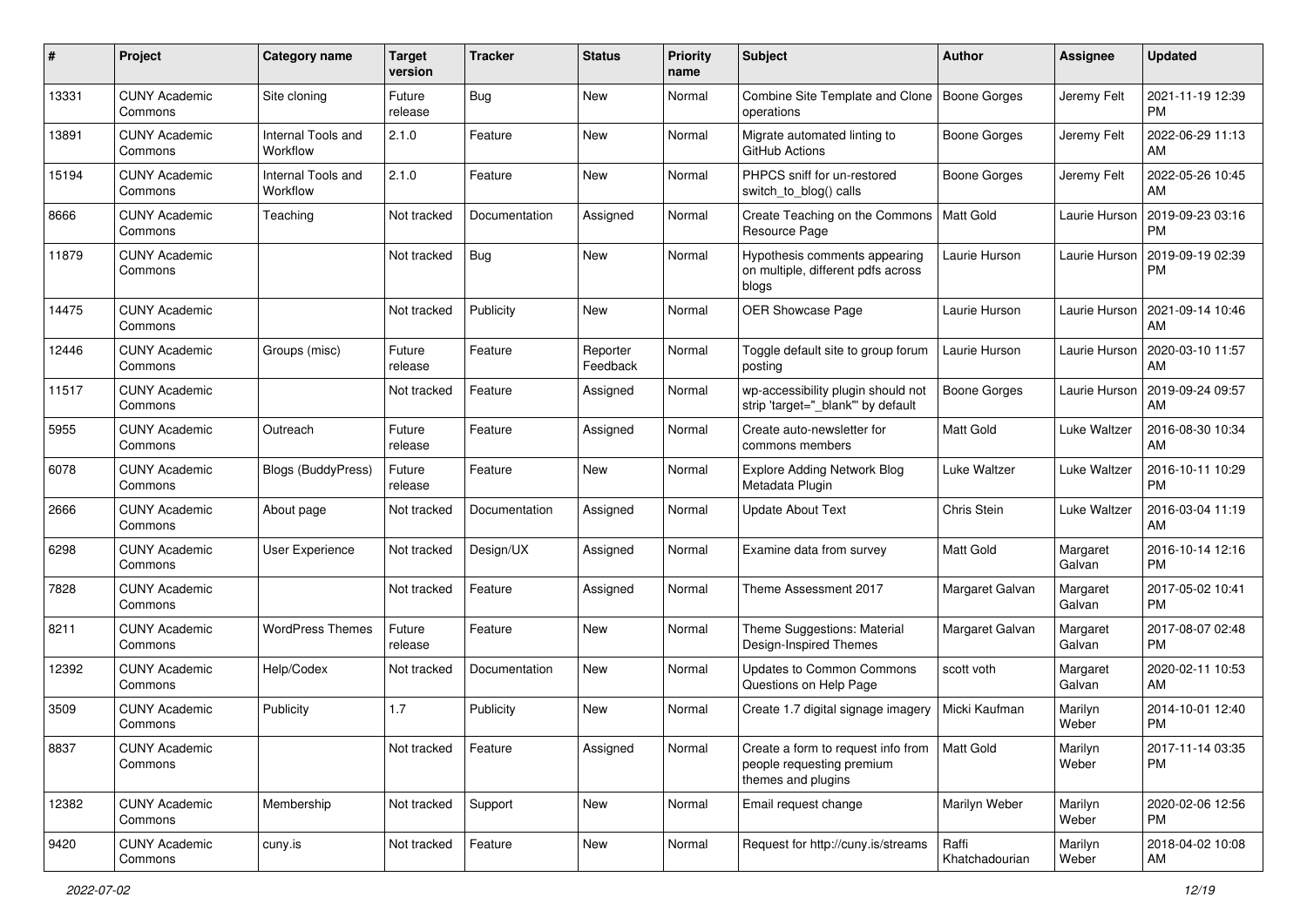| #     | Project                         | Category name            | <b>Target</b><br>version | <b>Tracker</b> | <b>Status</b>        | Priority<br>name | <b>Subject</b>                                            | <b>Author</b>           | <b>Assignee</b>  | <b>Updated</b>                |
|-------|---------------------------------|--------------------------|--------------------------|----------------|----------------------|------------------|-----------------------------------------------------------|-------------------------|------------------|-------------------------------|
| 2573  | <b>NYCDH Community</b><br>Site  |                          |                          | Feature        | Reporter<br>Feedback | Normal           | Add dh nyc twitter list feed to site                      | <b>Mark Newton</b>      | Matt Gold        | 2013-05-16 11:42<br><b>PM</b> |
| 4225  | <b>CUNY Academic</b><br>Commons | <b>DiRT</b> Integration  | Future<br>release        | Design/UX      | <b>New</b>           | Normal           | Add information to DIRT page (in<br>Create a Group)       | Samantha Raddatz        | <b>Matt Gold</b> | 2015-06-26 03:14<br><b>PM</b> |
| 3657  | <b>CUNY Academic</b><br>Commons | WordPress (misc)         | Not tracked              | Feature        | <b>New</b>           | Normal           | Create alert for GC email<br>addresses                    | <b>Matt Gold</b>        | Matt Gold        | 2016-04-14 11:29<br><b>PM</b> |
| 11493 | <b>CUNY Academic</b><br>Commons | Domain Mapping           | Not tracked              | Support        | Reporter<br>Feedback | Normal           | Domain Mapping Request - Talia<br>Schaffer                | scott voth              | Matt Gold        | 2019-08-06 08:39<br>AM        |
| 9015  | <b>CUNY Academic</b><br>Commons | Groups (misc)            | Not tracked              | Outreach       | Assigned             | Normal           | Email group admins the email<br>addresses of their groups | <b>Matt Gold</b>        | Matt Gold        | 2018-01-02 09:54<br>AM        |
| 8498  | <b>CUNY Academic</b><br>Commons | <b>WordPress Plugins</b> | Future<br>release        | Feature        | <b>New</b>           | Low              | <b>Gravity Forms Email Users</b>                          | Raffi<br>Khatchadourian | Matt Gold        | 2017-10-13 12:58<br><b>PM</b> |
| 370   | <b>CUNY Academic</b><br>Commons | Registration             | Future<br>release        | Feature        | Assigned             | High             | <b>Guest Accounts</b>                                     | <b>Matt Gold</b>        | Matt Gold        | 2015-04-09 09:33<br><b>PM</b> |
| 10839 | <b>CUNY Academic</b><br>Commons | About page               | Not tracked              | Support        | <b>New</b>           | Normal           | <b>Mission Statement Needs</b><br>Revision                | scott voth              | Matt Gold        | 2018-12-26 10:58<br>AM        |
| 4972  | <b>CUNY Academic</b><br>Commons | Analytics                | Not tracked              | Bug            | New                  | Normal           | <b>Newsletter Analytics</b>                               | Stephen Real            | Matt Gold        | 2015-12-09 12:54<br><b>PM</b> |
| 8607  | <b>CUNY Academic</b><br>Commons |                          | Not tracked              | Support        | New                  | Normal           | Paypal?                                                   | Marilyn Weber           | Matt Gold        | 2018-05-15 01:37<br><b>PM</b> |
| 12484 | <b>CUNY Academic</b><br>Commons |                          | Not tracked              | Support        | Reporter<br>Feedback | Normal           | Sign up Code for COIL Course<br>starting in March         | Laurie Hurson           | Matt Gold        | 2020-03-02 02:26<br><b>PM</b> |
| 2175  | <b>CUNY Academic</b><br>Commons | WordPress (misc)         | Not tracked              | Support        | Assigned             | Normal           | Subscibe 2 vs. Jetpack<br>subscription options            | local admin             | Matt Gold        | 2016-01-26 04:58<br><b>PM</b> |
| 11545 | <b>CUNY Academic</b><br>Commons | <b>WordPress Plugins</b> | Not tracked              | Support        | New                  | Normal           | Twitter searches in WordPress                             | Gina Cherry             | Matt Gold        | 2019-09-23 01:03<br><b>PM</b> |
| 8898  | <b>CUNY Academic</b><br>Commons | Social Paper             | Not tracked              | Feature        | Assigned             | Normal           | Usage data on docs and social<br>paper                    | <b>Matt Gold</b>        | Matt Gold        | 2017-11-16 11:32<br>AM        |
| 3691  | <b>CUNY Academic</b><br>Commons | <b>WordPress Plugins</b> | Future<br>release        | Bug            | New                  | Normal           | <b>WPMU Domain Mapping</b><br>Debugging on cdev           | Raymond Hoh             | Matt Gold        | 2014-12-12 09:04<br>AM        |
| 8902  | <b>CUNY Academic</b><br>Commons | Design                   | Not tracked              | Feature        | Assigned             | Normal           | Report back on research on<br><b>BuddyPress themes</b>    | Matt Gold               | Michael Smith    | 2017-11-10 12:31<br><b>PM</b> |
| 3506  | <b>CUNY Academic</b><br>Commons | Publicity                | 1.7                      | Publicity      | New                  | Normal           | Prepare 1.7 email messaging                               | Micki Kaufman           | Micki<br>Kaufman | 2014-10-01 12:36<br><b>PM</b> |
| 7624  | <b>CUNY Academic</b><br>Commons | BuddyPress (misc)        | Future<br>release        | Design/UX      | <b>New</b>           | Normal           | <b>BP</b> Notifications                                   | Luke Waltzer            | Paige Dupont     | 2017-02-08 10:43<br><b>PM</b> |
| 6392  | <b>CUNY Academic</b><br>Commons | Group Forums             | Future<br>release        | Design/UX      | Assigned             | Low              | <b>Composition/Preview Panes in</b><br>Forum Posts        | Luke Waltzer            | Paige Dupont     | 2016-10-21 04:26<br><b>PM</b> |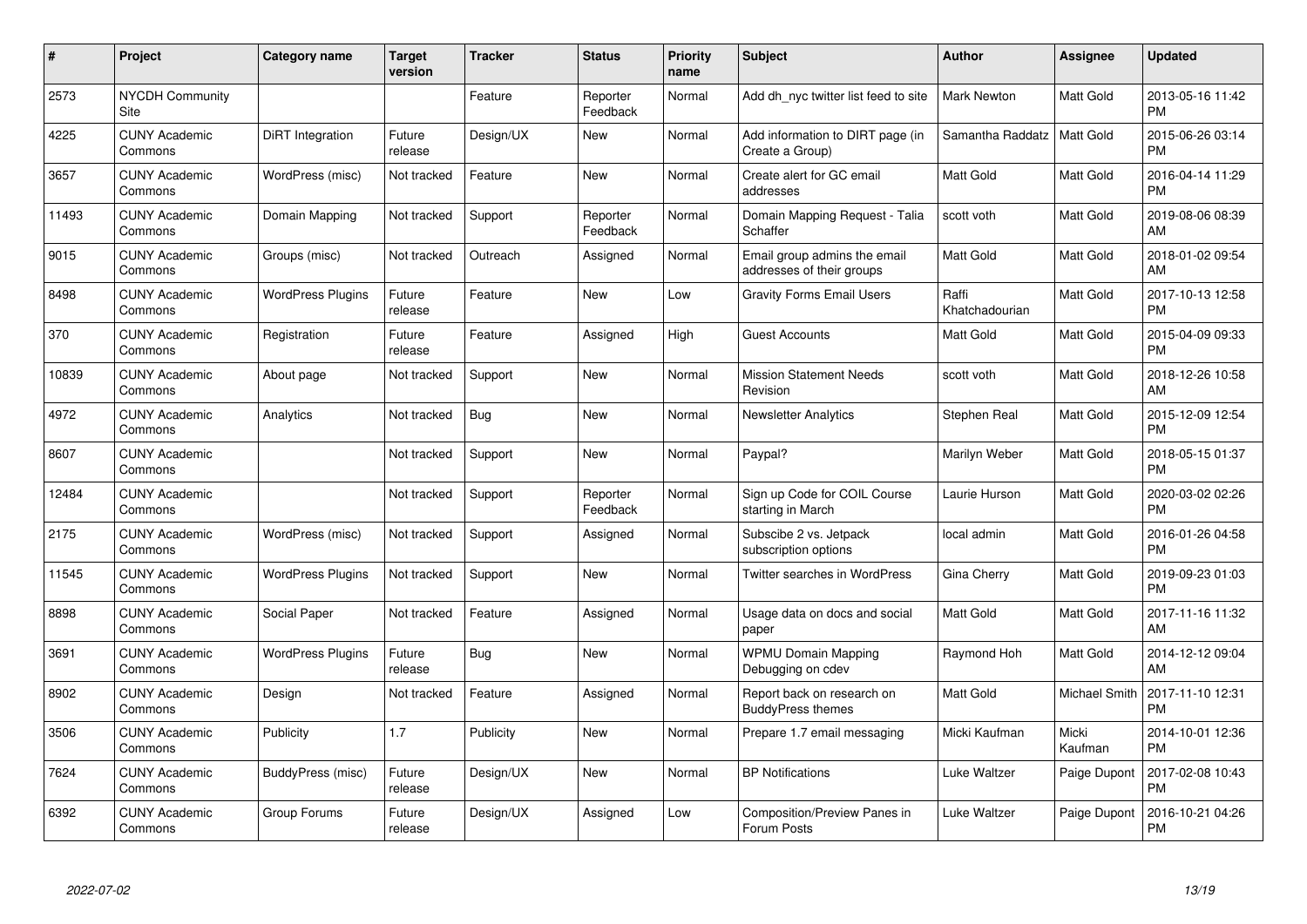| #     | Project                               | <b>Category name</b>     | <b>Target</b><br>version | <b>Tracker</b> | <b>Status</b>        | <b>Priority</b><br>name | <b>Subject</b>                                                                       | <b>Author</b>           | <b>Assignee</b>    | <b>Updated</b>                |
|-------|---------------------------------------|--------------------------|--------------------------|----------------|----------------------|-------------------------|--------------------------------------------------------------------------------------|-------------------------|--------------------|-------------------------------|
| 11393 | <b>CUNY Academic</b><br>Commons       |                          | Not tracked              | Publicity      | New                  | Normal                  | After 1.15 release, ceate a hero<br>slide and post about adding a site<br>to a group | scott voth              | Patrick<br>Sweeney | 2019-05-14 10:32<br>AM        |
| 12741 | <b>CUNY Academic</b><br>Commons       | <b>WordPress Plugins</b> | Not tracked              | Support        | Reporter<br>Feedback | Normal                  | Tableau Public Viz Block                                                             | Marilyn Weber           | Raymond<br>Hoh     | 2020-05-12 11:00<br>AM        |
| 6671  | <b>CUNY Academic</b><br>Commons       | Reply By Email           | Not tracked              | Bug            | Assigned             | Normal                  | "Post too often" RBE error<br>message                                                | <b>Matt Gold</b>        | Raymond<br>Hoh     | 2016-11-11 09:55<br>AM        |
| 14983 | <b>CUNY Academic</b><br>Commons       | WordPress (misc)         | Not tracked              | Support        | Reporter<br>Feedback | Normal                  | "Read More" tag not working                                                          | Rebecca Krisel          | Raymond<br>Hoh     | 2021-11-23 01:17<br><b>PM</b> |
| 9729  | <b>CUNY Academic</b><br>Commons       | <b>SEO</b>               | Not tracked              | Support        | New                  | Normal                  | 503 Errors showing on<br>newlaborforum.cuny.edu                                      | Diane Krauthamer        | Raymond<br>Hoh     | 2018-05-22 04:48<br><b>PM</b> |
| 3939  | <b>CUNY Academic</b><br>Commons       | <b>WordPress Plugins</b> | Future<br>release        | Bug            | Hold                 | Normal                  | Activity stream support for<br>Co-Authors Plus plugin                                | Raymond Hoh             | Raymond<br>Hoh     | 2015-11-09 06:13<br><b>PM</b> |
| 3492  | <b>CUNY Academic</b><br>Commons       | <b>WordPress Themes</b>  | Future<br>release        | Support        | Assigned             | Normal                  | Add CBOX theme to the<br>Commons                                                     | scott voth              | Raymond<br>Hoh     | 2014-10-08 05:55<br><b>PM</b> |
| 2571  | <b>NYCDH Community</b><br>Site        |                          |                          | Feature        | Assigned             | Normal                  | Add Google custom search box to<br>homepage                                          | <b>Mark Newton</b>      | Raymond<br>Hoh     | 2013-05-18 07:49<br><b>PM</b> |
| 2574  | <b>NYCDH Community</b><br><b>Site</b> |                          |                          | Feature        | Assigned             | Normal                  | Add Way to Upload Files to<br>Groups                                                 | <b>Mark Newton</b>      | Raymond<br>Hoh     | 2013-05-18 07:46<br><b>PM</b> |
| 5016  | <b>CUNY Academic</b><br>Commons       | Events                   | Future<br>release        | Feature        | Assigned             | Low                     | Allow comments to be posted on<br>events                                             | <b>Matt Gold</b>        | Raymond<br>Hoh     | 2019-03-01 02:23<br><b>PM</b> |
| 11243 | <b>CUNY Academic</b><br>Commons       | BuddyPress (misc)        | Future<br>release        | Bug            | New                  | Normal                  | Audit bp-custom.php                                                                  | Raymond Hoh             | Raymond<br>Hoh     | 2022-04-26 11:59<br>AM        |
| 6749  | <b>CUNY Academic</b><br>Commons       | Events                   | Future<br>release        | <b>Bug</b>     | <b>New</b>           | Low                     | BPEO iCal request can trigger<br>very large number of DB queries                     | Boone Gorges            | Raymond<br>Hoh     | 2016-11-15 10:09<br><b>PM</b> |
| 15516 | <b>CUNY Academic</b><br>Commons       | <b>WordPress Plugins</b> |                          | Bug            | Reporter<br>Feedback | Normal                  | Can't publish or save draft of post<br>on wordpress.com                              | Raffi<br>Khatchadourian | Raymond<br>Hoh     | 2022-03-02 05:52<br><b>PM</b> |
| 11649 | <b>CUNY Academic</b><br>Commons       | <b>WordPress Plugins</b> | 2.0.3                    | Bug            | In Progress          | Normal                  | CC license displayed on every<br>page                                                | Gina Cherry             | Raymond<br>Hoh     | 2022-06-29 11:32<br>AM        |
| 11624 | <b>CUNY Academic</b><br>Commons       | WordPress (misc)         | Not tracked              | Support        | New                  | Normal                  | Change pages into posts or swap<br>database for a Commons site?                      | Stephen Klein           | Raymond<br>Hoh     | 2019-07-09 11:04<br>AM        |
| 14994 | <b>CUNY Academic</b><br>Commons       | cdev.gc.cuny.edu         | Not tracked              | Support        | In Progress          | Normal                  | Clear Cache on CDEV                                                                  | scott voth              | Raymond<br>Hoh     | 2021-12-07 03:51<br><b>PM</b> |
| 9346  | <b>CUNY Academic</b><br>Commons       | WordPress (misc)         | Not tracked              | Bug            | <b>New</b>           | Normal                  | Clone cetls.bmcc.cuny.edu for<br>development                                         | Owen Roberts            | Raymond<br>Hoh     | 2018-03-06 05:35<br><b>PM</b> |
| 11149 | <b>CUNY Academic</b><br>Commons       |                          | Not tracked              | Support        | Reporter<br>Feedback | Normal                  | comments getting blocked                                                             | Marilyn Weber           | Raymond<br>Hoh     | 2019-03-26 11:40<br>AM        |
| 13328 | <b>CUNY Academic</b><br>Commons       | Group Forums             | Not tracked              | Bug            | Reporter<br>Feedback | Normal                  | cross-posting in two related<br>groups                                               | Marilyn Weber           | Raymond<br>Hoh     | 2020-09-15 10:39<br><b>PM</b> |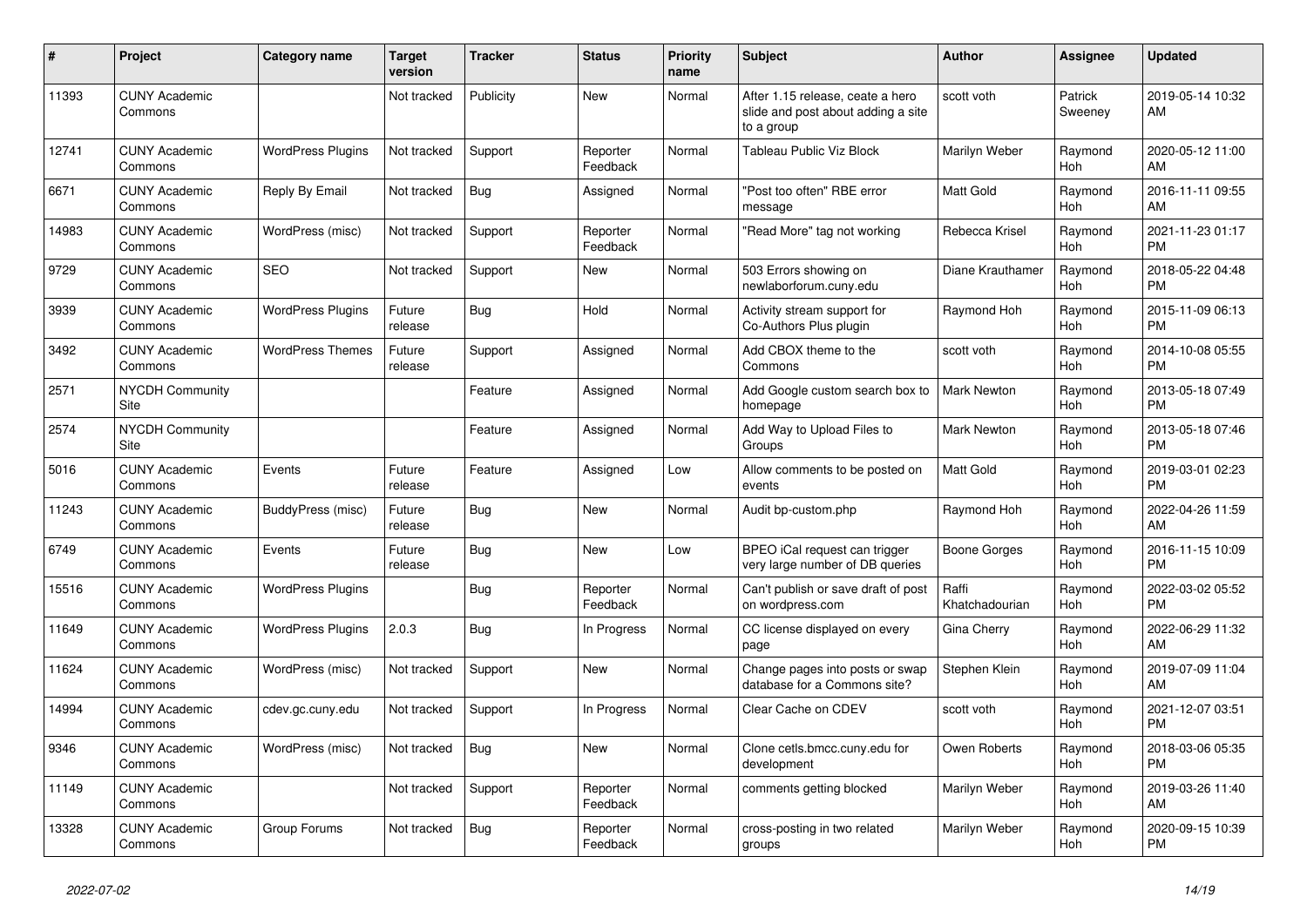| #     | <b>Project</b>                  | Category name              | <b>Target</b><br>version | <b>Tracker</b> | <b>Status</b>        | <b>Priority</b><br>name | <b>Subject</b>                                                                       | <b>Author</b>    | Assignee       | <b>Updated</b>                |
|-------|---------------------------------|----------------------------|--------------------------|----------------|----------------------|-------------------------|--------------------------------------------------------------------------------------|------------------|----------------|-------------------------------|
| 13946 | <b>CUNY Academic</b><br>Commons | <b>WordPress Plugins</b>   | 2.1.0                    | Support        | Assigned             | Normal                  | <b>Custom Embed handler For</b><br>OneDrive files                                    | scott voth       | Raymond<br>Hoh | 2022-05-26 10:46<br>AM        |
| 3192  | <b>CUNY Academic</b><br>Commons | Group Forums               | Future<br>release        | Feature        | Assigned             | Normal                  | Customizable forum views for<br>bbPress 2.x group forums                             | Boone Gorges     | Raymond<br>Hoh | 2015-11-09 12:47<br><b>PM</b> |
| 333   | <b>CUNY Academic</b><br>Commons | <b>Email Notifications</b> | Future<br>release        | Feature        | Assigned             | Low                     | <b>Delay Forum Notification Email</b><br>Delivery Until After Editing Period<br>Ends | Matt Gold        | Raymond<br>Hoh | 2015-11-09 06:01<br><b>PM</b> |
| 13430 | <b>CUNY Academic</b><br>Commons | Reply By Email             | Not tracked              | Bug            | <b>New</b>           | Normal                  | Delay in RBE                                                                         | Luke Waltzer     | Raymond<br>Hoh | 2020-10-13 11:16<br>AM        |
| 5691  | <b>CUNY Academic</b><br>Commons | <b>Blogs (BuddyPress)</b>  | Future<br>release        | <b>Bug</b>     | Assigned             | High                    | Differing numbers on Sites display                                                   | <b>Matt Gold</b> | Raymond<br>Hoh | 2016-06-13 01:37<br><b>PM</b> |
| 3662  | <b>CUNY Academic</b><br>Commons | <b>SEO</b>                 | Future<br>release        | Feature        | Assigned             | Normal                  | Duplicate Content/SEO/Google<br>issues                                               | Matt Gold        | Raymond<br>Hoh | 2015-04-13 04:37<br><b>PM</b> |
| 7928  | <b>CUNY Academic</b><br>Commons | Group Forums               | Not tracked              | Bug            | <b>New</b>           | Normal                  | Duplicate Forum post                                                                 | Luke Waltzer     | Raymond<br>Hoh | 2017-04-11 09:27<br><b>PM</b> |
| 13457 | <b>CUNY Academic</b><br>Commons | Group Forums               | 2.0.3                    | Bug            | New                  | High                    | Forum post not sending<br>notifications                                              | Filipa Calado    | Raymond<br>Hoh | 2022-06-29 11:32<br>AM        |
| 13358 | <b>CUNY Academic</b><br>Commons | Group Forums               | Future<br>release        | Feature        | New                  | Normal                  | Improved UI for group forum<br>threading settings                                    | Boone Gorges     | Raymond<br>Hoh | 2021-11-19 12:27<br><b>PM</b> |
| 3536  | <b>CUNY Academic</b><br>Commons | My Commons                 | Future<br>release        | Feature        | Assigned             | Normal                  | Infinite Scroll on My Commons<br>page                                                | <b>Matt Gold</b> | Raymond<br>Hoh | 2015-04-13 04:42<br><b>PM</b> |
| 7115  | <b>CUNY Academic</b><br>Commons | Groups (misc)              | Future<br>release        | Feature        | Reporter<br>Feedback | Normal                  | make licensing info clear during<br>group creation                                   | Matt Gold        | Raymond<br>Hoh | 2020-12-08 11:32<br>AM        |
| 14496 | <b>CUNY Academic</b><br>Commons | Domain Mapping             | Future<br>release        | Bug            | New                  | Normal                  | Mapped domain SSO uses<br>third-party cookies                                        | Raymond Hoh      | Raymond<br>Hoh | 2021-05-24 04:03<br><b>PM</b> |
| 6995  | <b>CUNY Academic</b><br>Commons | Home Page                  | Not tracked              | <b>Bug</b>     | Assigned             | Normal                  | member filter on homepage not<br>working                                             | <b>Matt Gold</b> | Raymond<br>Hoh | 2016-12-11 09:46<br><b>PM</b> |
| 8992  | <b>NYCDH Community</b><br>Site  |                            |                          | Bug            | Assigned             | Normal                  | Multiple RBE error reports                                                           | Matt Gold        | Raymond<br>Hoh | 2017-12-11 05:43<br><b>PM</b> |
| 3517  | <b>CUNY Academic</b><br>Commons | My Commons                 | Future<br>release        | Feature        | Assigned             | Normal                  | Mute/Unmute My Commons<br>updates                                                    | Matt Gold        | Raymond<br>Hoh | 2015-11-09 01:19<br><b>PM</b> |
| 4535  | <b>CUNY Academic</b><br>Commons | My Commons                 | Future<br>release        | Bug            | <b>New</b>           | Low                     | My Commons filter issue                                                              | scott voth       | Raymond<br>Hoh | 2015-09-01 11:17<br>AM        |
| 10262 | <b>CUNY Academic</b><br>Commons |                            | Not tracked              | Bug            | Reporter<br>Feedback | Normal                  | Newsletter Plugin: Broken Image<br>at Bottom of All Newsletters                      | Mark Webb        | Raymond<br>Hoh | 2018-08-30 05:17<br><b>PM</b> |
| 12004 | <b>CUNY Academic</b><br>Commons |                            | Not tracked              | Support        | Reporter<br>Feedback | Normal                  | Notifications for spam blog<br>comments                                              | Gina Cherry      | Raymond<br>Hoh | 2019-11-01 12:05<br><b>PM</b> |
| 8976  | <b>CUNY Academic</b><br>Commons | Reply By Email             | Not tracked              | Feature        | Assigned             | Normal                  | Package RBE new topics posting?                                                      | <b>Matt Gold</b> | Raymond<br>Hoh | 2017-12-04 02:34<br><b>PM</b> |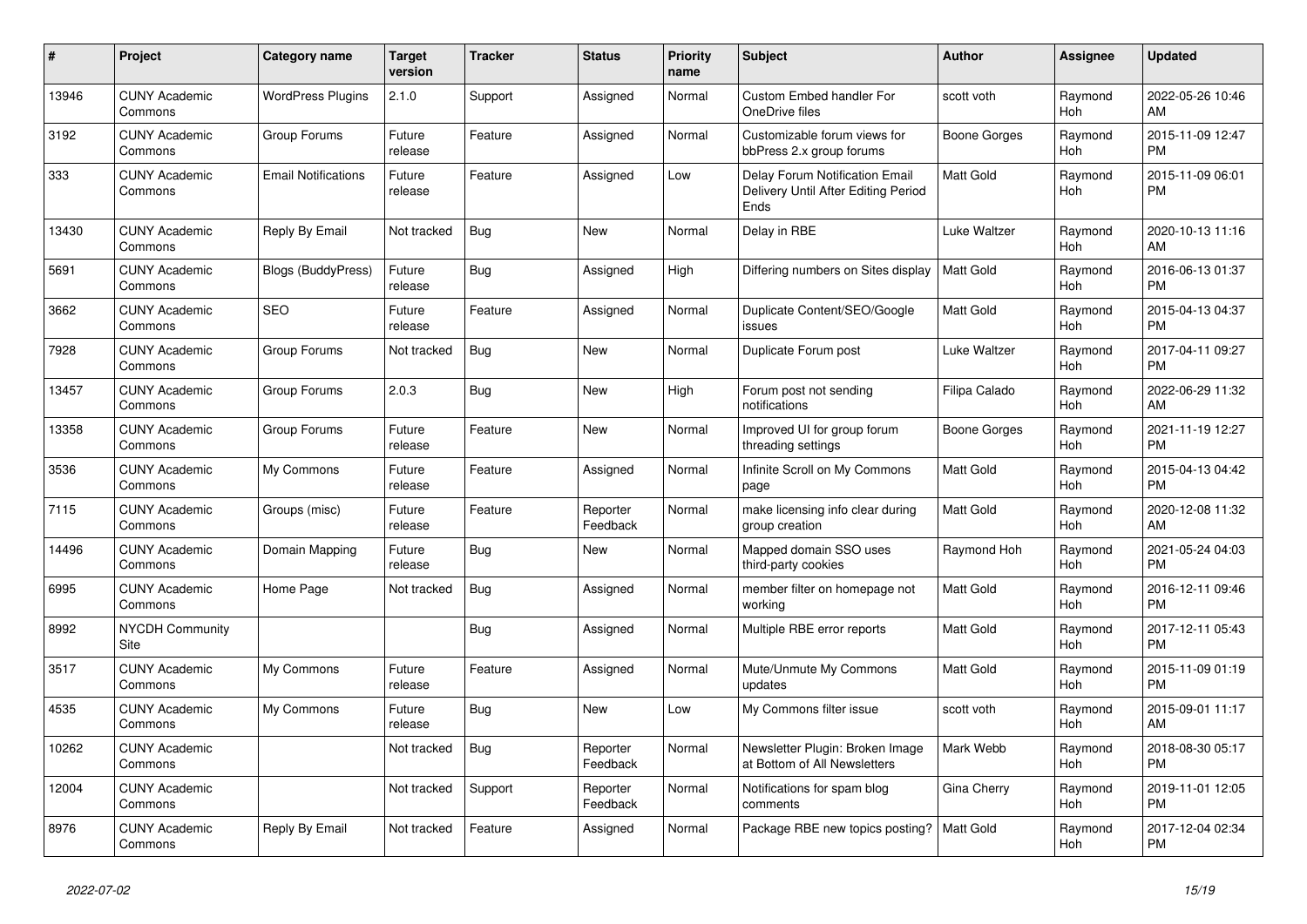| #     | Project                         | Category name              | <b>Target</b><br>version | <b>Tracker</b> | <b>Status</b>        | <b>Priority</b><br>name | <b>Subject</b>                                                               | <b>Author</b>           | Assignee            | <b>Updated</b>                |
|-------|---------------------------------|----------------------------|--------------------------|----------------|----------------------|-------------------------|------------------------------------------------------------------------------|-------------------------|---------------------|-------------------------------|
| 11971 | <b>CUNY Academic</b><br>Commons | <b>Email Notifications</b> | Future<br>release        | <b>Bug</b>     | Reporter<br>Feedback | Low                     | Pictures obscured in emailed post<br>notifications                           | Marilyn Weber           | Raymond<br>Hoh      | 2019-11-21 01:14<br><b>PM</b> |
| 10659 | <b>CUNY Academic</b><br>Commons | Group Forums               | Future<br>release        | Feature        | Assigned             | Normal                  | Post to multiple groups via email                                            | <b>Matt Gold</b>        | Raymond<br>Hoh      | 2018-11-15 12:54<br>AM        |
| 13286 | <b>CUNY Academic</b><br>Commons |                            | Not tracked              | Support        | New                  | Normal                  | problem connecting with<br><b>WordPress app</b>                              | Marilyn Weber           | Raymond<br>Hoh      | 2020-09-08 11:16<br>AM        |
| 9060  | <b>CUNY Academic</b><br>Commons | Commons In A Box           | Not tracked              | <b>Bug</b>     | Hold                 | Normal                  | Problems with CBox image library<br>/ upload                                 | Lisa Rhody              | Raymond<br>Hoh      | 2018-01-10 03:26<br><b>PM</b> |
| 8991  | <b>CUNY Academic</b><br>Commons | Reply By Email             | Not tracked              | <b>Bug</b>     | Hold                 | Normal                  | RBE duplicate email message<br>issue                                         | Matt Gold               | Raymond<br>Hoh      | 2018-02-18 08:53<br><b>PM</b> |
| 3369  | <b>CUNY Academic</b><br>Commons | Reply By Email             | Not tracked              | Outreach       | Hold                 | Normal                  | Release reply by email to WP<br>plugin directory                             | Matt Gold               | Raymond<br>Hoh      | 2016-03-01 12:46<br><b>PM</b> |
| 16110 | <b>CUNY Academic</b><br>Commons |                            |                          | Support        | Reporter<br>Feedback | Normal                  | remove Creative Commons<br>license from pages?                               | Marilyn Weber           | Raymond<br>Hoh      | 2022-05-17 06:11<br><b>PM</b> |
| 4388  | <b>CUNY Academic</b><br>Commons | WordPress (misc)           | Future<br>release        | Bug            | Assigned             | Normal                  | Repeated request for<br>authentication.                                      | Alice.Lynn<br>McMichael | Raymond<br>Hoh      | 2015-08-11 07:35<br><b>PM</b> |
| 3577  | <b>CUNY Academic</b><br>Commons | My Commons                 | Future<br>release        | Design/UX      | Assigned             | Normal                  | Replies to items in My Commons                                               | Matt Gold               | Raymond<br>Hoh      | 2015-04-09 05:19<br><b>PM</b> |
| 5282  | <b>CUNY Academic</b><br>Commons | Social Paper               | Future<br>release        | <b>Bug</b>     | New                  | Normal                  | Replying via email directs to paper<br>but not individual comment.           | <b>Marilyn Weber</b>    | Raymond<br>Hoh      | 2016-03-02 01:48<br><b>PM</b> |
| 16319 | <b>CUNY Academic</b><br>Commons | <b>WordPress Plugins</b>   | 2.0.3                    | Bug            | <b>New</b>           | Normal                  | <b>Request for Events Calendar Pro</b><br>5.14.2 update                      | Raymond Hoh             | Raymond<br>Hoh      | 2022-07-01 04:16<br><b>PM</b> |
| 16245 | <b>CUNY Academic</b><br>Commons | WordPress (misc)           |                          | <b>Bug</b>     | Reporter<br>Feedback | Normal                  | Save Button missing on<br><b>WordPress Profile page</b>                      | scott voth              | Raymond<br>Hoh      | 2022-06-16 03:09<br><b>PM</b> |
| 16177 | <b>CUNY Academic</b><br>Commons | Reply By Email             |                          | Bug            | New                  | Normal                  | Switch to Inbound mode for RBE                                               | Raymond Hoh             | Raymond<br>Hoh      | 2022-05-30 04:32<br><b>PM</b> |
| 1192  | <b>CUNY Academic</b><br>Commons | <b>Group Files</b>         | Future<br>release        | Feature        | Assigned             | Low                     | When posting group files, allow<br>users to add a category without<br>saving | <b>Matt Gold</b>        | Raymond<br>Hoh      | 2015-11-09 05:53<br><b>PM</b> |
| 6644  | <b>CUNY Academic</b><br>Commons |                            | Not tracked              | <b>Bug</b>     | Reporter<br>Feedback | High                    | White Screen at Login Pge                                                    | Luke Waltzer            | Raymond<br>Hoh      | 2016-11-21 10:34<br><b>PM</b> |
| 497   | <b>CUNY Academic</b><br>Commons | <b>WordPress Plugins</b>   | Future<br>release        | Feature        | Assigned             | Normal                  | Drag and Drop Ordering on<br><b>Gallery Post Plugin</b>                      | <b>Matt Gold</b>        | Ron Rennick         | 2015-11-09 06:18<br><b>PM</b> |
| 481   | <b>CUNY Academic</b><br>Commons | Groups (misc)              | Future<br>release        | Feature        | Assigned             | Normal                  | ability to archive inactive groups<br>and blogs                              | Michael Mandiberg       | Samantha<br>Raddatz | 2015-11-09 05:56<br><b>PM</b> |
| 4221  | <b>CUNY Academic</b><br>Commons | Group Forums               | Future<br>release        | Design/UX      | Assigned             | Normal                  | Add 'Number of Posts' display<br>option to Forum page                        | Samantha Raddatz        | Samantha<br>Raddatz | 2015-06-26 02:21<br><b>PM</b> |
| 4226  | <b>CUNY Academic</b><br>Commons | <b>BuddyPress Docs</b>     | Future<br>release        | Design/UX      | <b>New</b>           | Normal                  | Add option to connect a Doc with<br>a Group                                  | Samantha Raddatz        | Samantha<br>Raddatz | 2015-09-09 04:08<br><b>PM</b> |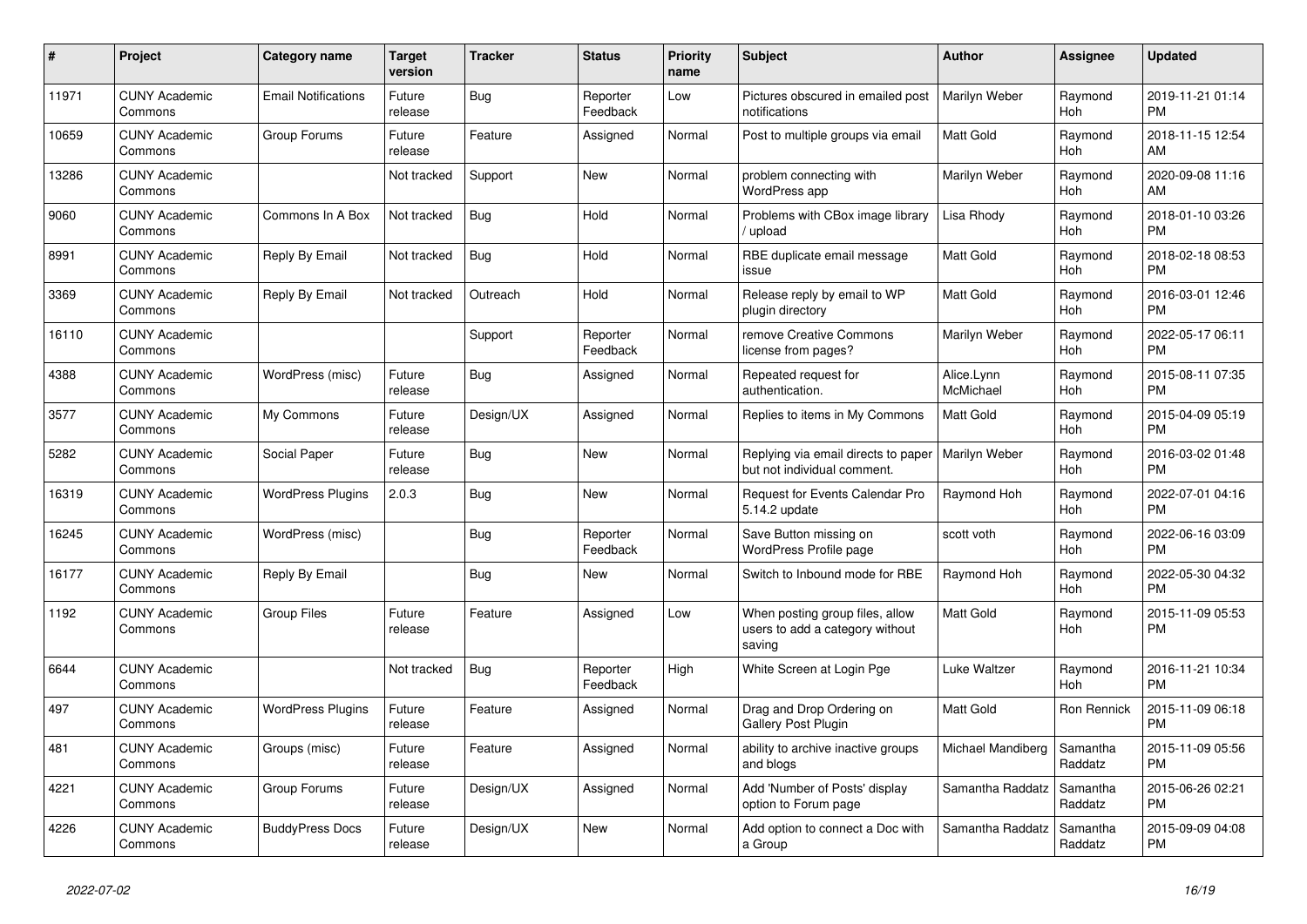| #    | <b>Project</b>                  | Category name           | <b>Target</b><br>version | <b>Tracker</b> | <b>Status</b>        | <b>Priority</b><br>name | <b>Subject</b>                                                                                                                                        | <b>Author</b>           | Assignee            | <b>Updated</b>                |
|------|---------------------------------|-------------------------|--------------------------|----------------|----------------------|-------------------------|-------------------------------------------------------------------------------------------------------------------------------------------------------|-------------------------|---------------------|-------------------------------|
| 5058 | <b>CUNY Academic</b><br>Commons | Social Paper            | Future<br>release        | Feature        | <b>New</b>           | Low                     | Can there be a clearer signal that<br>even when comments have<br>already been made you add<br>comments by clicking on the side?<br>(SP suggestion #5) | Marilyn Weber           | Samantha<br>Raddatz | 2016-02-11 10:24<br>PM        |
| 4404 | <b>CUNY Academic</b><br>Commons | <b>Public Portfolio</b> | Future<br>release        | Design/UX      | Assigned             | Normal                  | Change color of permissions info<br>on portfolio editing interface                                                                                    | Matt Gold               | Samantha<br>Raddatz | 2015-08-11 05:28<br><b>PM</b> |
| 3473 | <b>CUNY Academic</b><br>Commons | User Experience         | Future<br>release        | Feature        | Assigned             | Normal                  | Commons profile: Add help info<br>about "Positions" replacing "title"                                                                                 | Keith Mivake            | Samantha<br>Raddatz | 2015-11-09 02:28<br><b>PM</b> |
| 5183 | <b>CUNY Academic</b><br>Commons | Social Paper            | Future<br>release        | Design/UX      | New                  | Normal                  | Creating a new paper when<br>viewing an existing paper                                                                                                | Raffi<br>Khatchadourian | Samantha<br>Raddatz | 2016-02-02 12:09<br><b>PM</b> |
| 4253 | <b>CUNY Academic</b><br>Commons | <b>Public Portfolio</b> | Future<br>release        | Design/UX      | New                  | Normal                  | Encourage users to add portfolio<br>content                                                                                                           | Samantha Raddatz        | Samantha<br>Raddatz | 2015-07-07 11:32<br>AM        |
| 4235 | <b>CUNY Academic</b><br>Commons |                         | Not tracked              | Design/UX      | Assigned             | Normal                  | Explore user experience around<br>comments on forum topics vs docs                                                                                    | Matt Gold               | Samantha<br>Raddatz | 2015-07-21 10:23<br>AM        |
| 3458 | <b>CUNY Academic</b><br>Commons | Groups (misc)           | Future<br>release        | Feature        | Assigned             | Normal                  | Filter Members of Group by<br>Campus                                                                                                                  | Michael Smith           | Samantha<br>Raddatz | 2014-09-26 08:32<br>PM        |
| 310  | <b>CUNY Academic</b><br>Commons | BuddyPress (misc)       | Future<br>release        | Feature        | Assigned             | Low                     | <b>Friend Request Email</b>                                                                                                                           | Matt Gold               | Samantha<br>Raddatz | 2015-11-09 05:08<br><b>PM</b> |
| 5397 | <b>CUNY Academic</b><br>Commons | Social Paper            | Future<br>release        | Feature        | <b>New</b>           | Normal                  | frustrating to have to<br>enable/disable in SP                                                                                                        | Marilyn Weber           | Samantha<br>Raddatz | 2016-04-20 03:39<br><b>PM</b> |
| 308  | <b>CUNY Academic</b><br>Commons | Registration            | Future<br>release        | Feature        | <b>New</b>           | Normal                  | Group recommendations for<br>signup process                                                                                                           | Boone Gorges            | Samantha<br>Raddatz | 2015-11-09 05:07<br>PM        |
| 1456 | <b>CUNY Academic</b><br>Commons | Group Invitations       | Future<br>release        | Feature        | Reporter<br>Feedback | Low                     | Invite to Group Button from Profile<br>Field                                                                                                          | Matt Gold               | Samantha<br>Raddatz | 2015-11-09 05:59<br><b>PM</b> |
| 5050 | <b>CUNY Academic</b><br>Commons | Social Paper            | Future<br>release        | Feature        | New                  | Low                     | Making comments visible in SP<br>editing mode (SP suggestion #1)                                                                                      | Marilyn Weber           | Samantha<br>Raddatz | 2019-09-17 11:10<br><b>PM</b> |
| 5317 | <b>CUNY Academic</b><br>Commons | Group Blogs             | Not tracked              | Bug            | Reporter<br>Feedback | Normal                  | Notifications of New Post Didn't<br>Come                                                                                                              | Luke Waltzer            | Samantha<br>Raddatz | 2016-03-21 10:41<br>PM        |
| 5225 | <b>CUNY Academic</b><br>Commons | Registration            | Future<br>release        | Feature        | Assigned             | Normal                  | On-boarding Issues                                                                                                                                    | Luke Waltzer            | Samantha<br>Raddatz | 2016-02-12 02:58<br><b>PM</b> |
| 4986 | <b>CUNY Academic</b><br>Commons | ZenDesk                 | Not tracked              | Support        | Assigned             | Normal                  | Prepare documentation for<br>Zendesk re web widget                                                                                                    | Matt Gold               | Samantha<br>Raddatz | 2016-02-25 03:09<br><b>PM</b> |
| 4622 | <b>CUNY Academic</b><br>Commons | <b>Public Portfolio</b> | Future<br>release        | Design/UX      | New                  | Normal                  | <b>Profile Visibility Settings</b>                                                                                                                    | Samantha Raddatz        | Samantha<br>Raddatz | 2015-09-21 12:18<br><b>PM</b> |
| 653  | <b>CUNY Academic</b><br>Commons | Group Blogs             | Future<br>release        | Feature        | Assigned             | Normal                  | Redesign Integration of Groups<br>and Blogs                                                                                                           | Matt Gold               | Samantha<br>Raddatz | 2015-11-09 05:40<br><b>PM</b> |
| 1105 | <b>CUNY Academic</b><br>Commons | WordPress (misc)        | Future<br>release        | Feature        | Assigned             | Normal                  | Rephrase Blog Privacy Options                                                                                                                         | Matt Gold               | Samantha<br>Raddatz | 2015-11-09 06:19<br><b>PM</b> |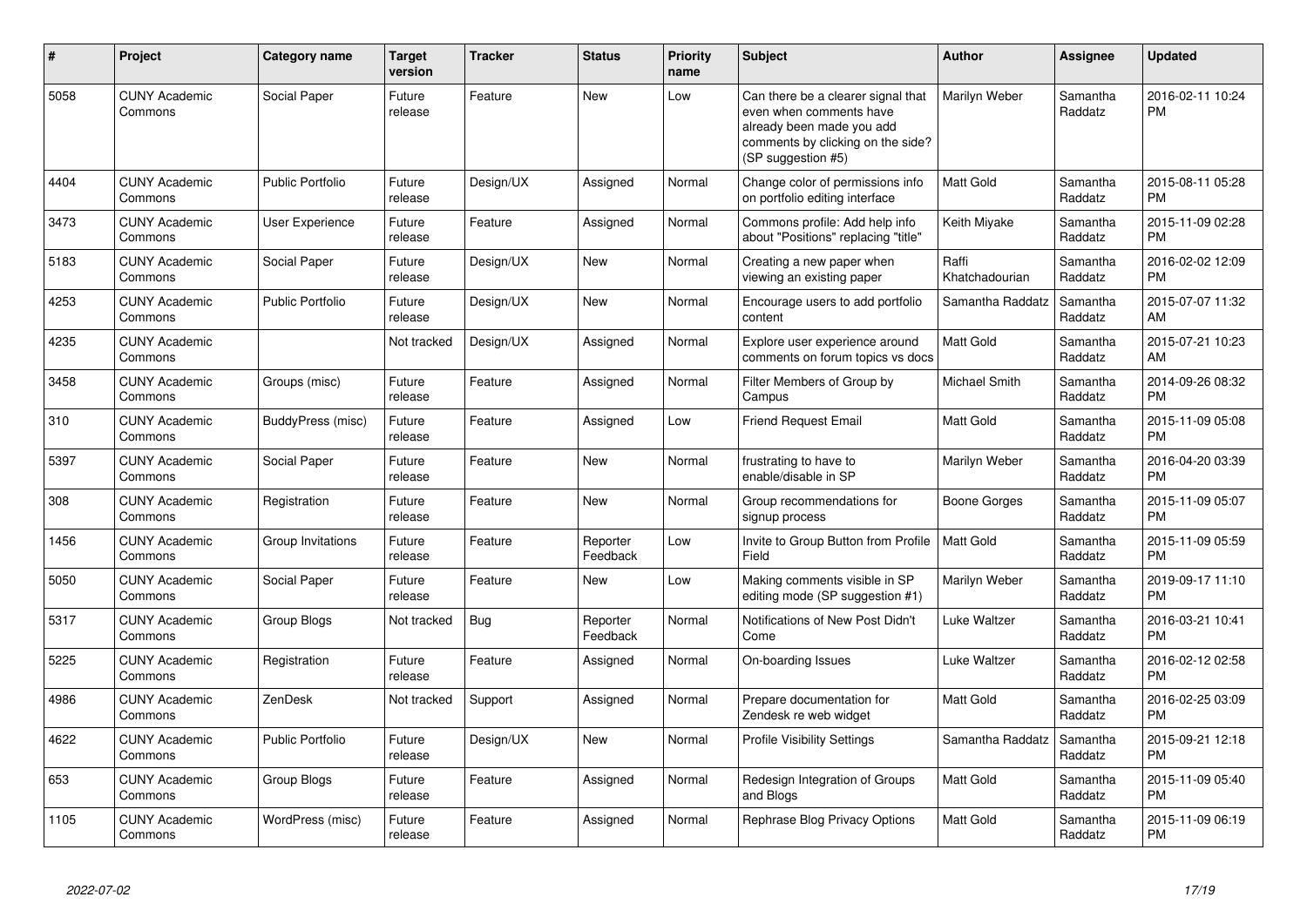| #     | Project                         | Category name               | <b>Target</b><br>version | <b>Tracker</b> | <b>Status</b>        | <b>Priority</b><br>name | Subject                                                                                                                                      | Author                 | Assignee            | <b>Updated</b>                |
|-------|---------------------------------|-----------------------------|--------------------------|----------------|----------------------|-------------------------|----------------------------------------------------------------------------------------------------------------------------------------------|------------------------|---------------------|-------------------------------|
| 5053  | <b>CUNY Academic</b><br>Commons | Social Paper                | Future<br>release        | Feature        | <b>New</b>           | Low                     | Scrollable menu to add readers<br>(SP suggestion #4)                                                                                         | Marilyn Weber          | Samantha<br>Raddatz | 2016-04-21 05:21<br><b>PM</b> |
| 4661  | <b>CUNY Academic</b><br>Commons | User Experience             | Future<br>release        | Bug            | Assigned             | Normal                  | <b>Simplify Events text</b>                                                                                                                  | Matt Gold              | Samantha<br>Raddatz | 2015-10-02 09:06<br><b>PM</b> |
| 5298  | <b>CUNY Academic</b><br>Commons |                             | Not tracked              | Publicity      | New                  | Normal                  | Survey Pop-Up Text                                                                                                                           | Samantha Raddatz       | Samantha<br>Raddatz | 2016-03-22 12:27<br><b>PM</b> |
| 4027  | <b>CUNY Academic</b><br>Commons | Commons In A Box            | Not tracked              | Design/UX      | Assigned             | Normal                  | Usability review of CBOX update<br>procedures                                                                                                | Matt Gold              | Samantha<br>Raddatz | 2015-05-11 06:36<br><b>PM</b> |
| 10439 | <b>CUNY Academic</b><br>Commons | Design                      | 2.1.0                    | Design/UX      | New                  | Normal                  | Create Style Guide for Commons                                                                                                               | Sonja Leix             | Sara Cannon         | 2022-06-28 01:43<br><b>PM</b> |
| 10580 | <b>CUNY Academic</b><br>Commons | Information<br>Architecture | Future<br>release        | Design/UX      | <b>New</b>           | Normal                  | Primary nav item review                                                                                                                      | Boone Gorges           | Sara Cannon         | 2022-06-28 01:29<br><b>PM</b> |
| 2612  | <b>CUNY Academic</b><br>Commons |                             | Not tracked              | Publicity      | Assigned             | Normal                  | Pinterest site for the Commons                                                                                                               | local admin            | Sarah<br>Morgano    | 2016-03-04 11:19<br>AM        |
| 3510  | <b>CUNY Academic</b><br>Commons | Publicity                   | 1.7                      | Publicity      | Assigned             | Normal                  | Post on the News Blog re: 'My<br>Commons'                                                                                                    | Micki Kaufman          | Sarah<br>Morgano    | 2014-10-15 11:18<br>AM        |
| 5826  | <b>CUNY Academic</b><br>Commons | <b>WordPress Plugins</b>    | Future<br>release        | Support        | Reporter<br>Feedback | Normal                  | Remove Subscription Options<br>plugin from directory                                                                                         | Sarah Morgano          | Sarah<br>Morgano    | 2016-10-21 04:14<br><b>PM</b> |
| 3511  | <b>CUNY Academic</b><br>Commons | Publicity                   | 1.7                      | Publicity      | Assigned             | Normal                  | Social media for 1.7                                                                                                                         | Micki Kaufman          | Sarah<br>Morgano    | 2014-10-14 03:32<br><b>PM</b> |
| 4222  | <b>CUNY Academic</b><br>Commons | User Experience             | Future<br>release        | Design/UX      | <b>New</b>           | Normal                  | Add information to 'Delete<br>Account' page                                                                                                  | Samantha Raddatz       | scott voth          | 2015-06-26 11:35<br>AM        |
| 14394 | <b>CUNY Academic</b><br>Commons |                             | Not tracked              | Feature        | <b>New</b>           | Normal                  | Commons News Site - redesign                                                                                                                 | scott voth             | scott voth          | 2021-09-14 10:46<br>AM        |
| 6115  | <b>CUNY Academic</b><br>Commons | Publicity                   | Not tracked              | Feature        | Assigned             | Normal                  | create digital signage for GC                                                                                                                | Matt Gold              | scott voth          | 2016-10-11 10:09<br><b>PM</b> |
| 636   | <b>CUNY Academic</b><br>Commons | WordPress (misc)            | Not tracked              | Support        | Assigned             | Normal                  | Create Lynda.com-like Table of<br>Contents for Prospective Tutorial<br>Screencasts                                                           | <b>Matt Gold</b>       | scott voth          | 2016-02-23 03:12<br><b>PM</b> |
| 14787 | <b>CUNY Academic</b><br>Commons | Plugin Packages             | Future<br>release        | Feature        | <b>New</b>           | Normal                  | Creating a "Design" plugin<br>package                                                                                                        | Laurie Hurson          | scott voth          | 2022-04-27 04:56<br><b>PM</b> |
| 9908  | <b>CUNY Academic</b><br>Commons |                             | Not tracked              | Feature        | <b>New</b>           | Normal                  | Is it possible to send email<br>updates to users (or an email<br>address not on the list) for only a<br>single page AFTER being<br>prompted? | <b>Michael Shields</b> | scott voth          | 2018-06-11 01:34<br><b>PM</b> |
| 3565  | <b>CUNY Academic</b><br>Commons | My Commons                  | Not tracked              | Documentation  | New                  | Normal                  | Load Newest inconsistencies                                                                                                                  | Chris Stein            | scott voth          | 2015-11-09 01:16<br><b>PM</b> |
| 11883 | <b>CUNY Academic</b><br>Commons | Help/Codex                  | Not tracked              | Support        | New                  | Normal                  | Need Embedding Help Page<br>Update (Tableau)                                                                                                 | Anthony Wheeler        | scott voth          | 2019-09-24 08:49<br>AM        |